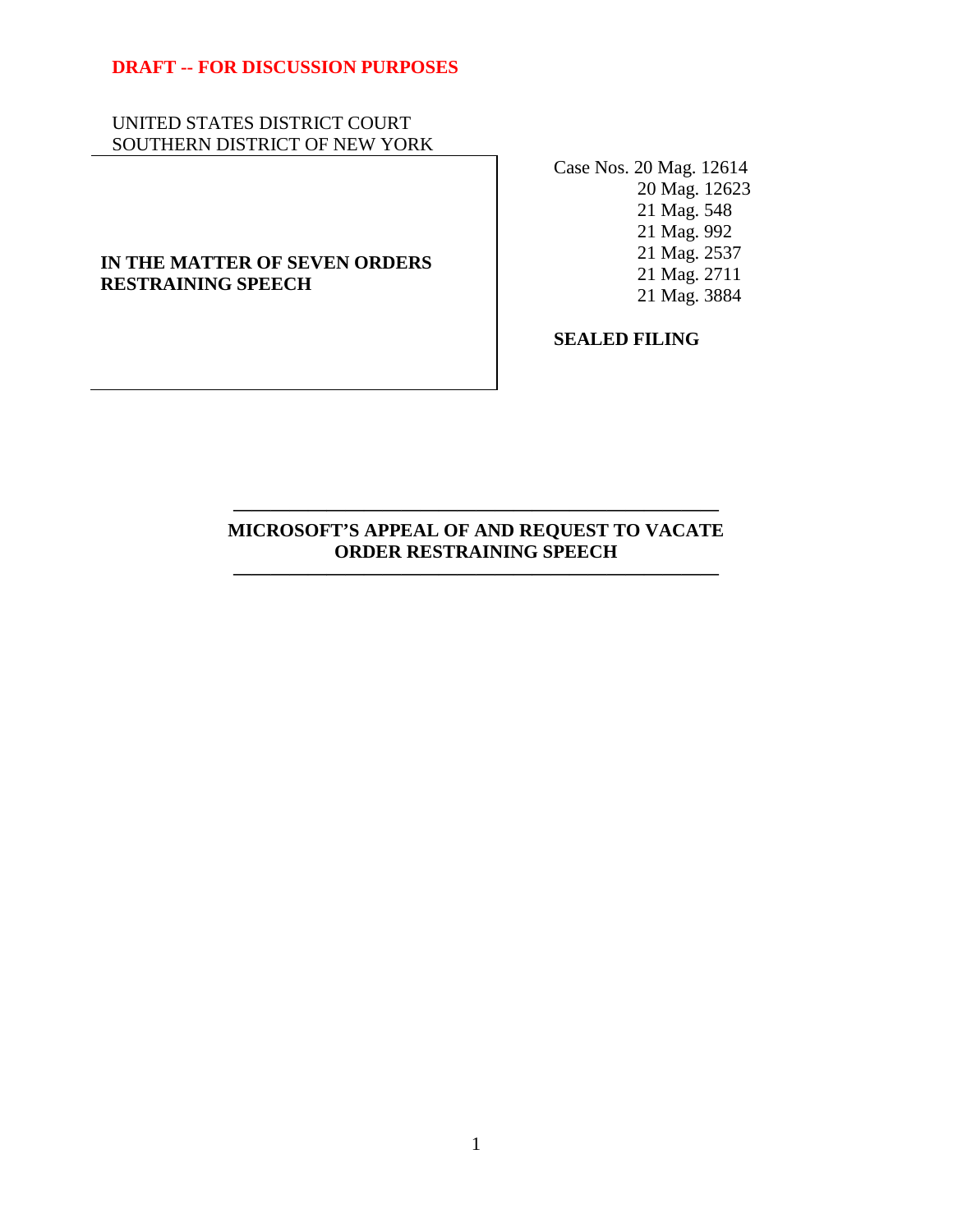# **DRAFT -- FOR DISCUSSION PURPOSES TABLE OF CONTENTS**

| I.  |                 |                                                                                          |
|-----|-----------------|------------------------------------------------------------------------------------------|
| Π.  |                 |                                                                                          |
|     | A.              | Impact of Cloud Computing on the Government's Seizure of Business Information 3          |
|     | <b>B.</b>       | Background on Secrecy Orders and DOJ's Commitment to Use Them Sparingly  5               |
|     | $\mathcal{C}$ . | DOJ's Limits on Compulsory Process Involving Records of the News Media 7                 |
|     | D.              |                                                                                          |
|     | Ε.              |                                                                                          |
|     | F.              |                                                                                          |
|     | G.              |                                                                                          |
|     | H.              |                                                                                          |
| I.  |                 |                                                                                          |
| Ш.  |                 |                                                                                          |
|     | A.              | The Secrecy Orders Are Subject to Strict Scrutiny under the First Amendment.  13         |
|     | 1.              | The secrecy orders are prior restraints on speech and content-based speech restrictions, |
|     | 2.              |                                                                                          |
|     | 3.              | This case presents unique circumstances that heighten the Government's First             |
|     |                 |                                                                                          |
|     | $\mathcal{C}$ . | The Government Cannot Show that the Secrecy Orders Are Narrowly Tailored.  20            |
|     | 1.              |                                                                                          |
|     | 2.              | The Government cannot prove that Microsoft's less restrictive alternative will be        |
|     | 3.              | The Government cannot carry its burden by relying on <i>ex parte</i> evidence to which   |
| IV. |                 |                                                                                          |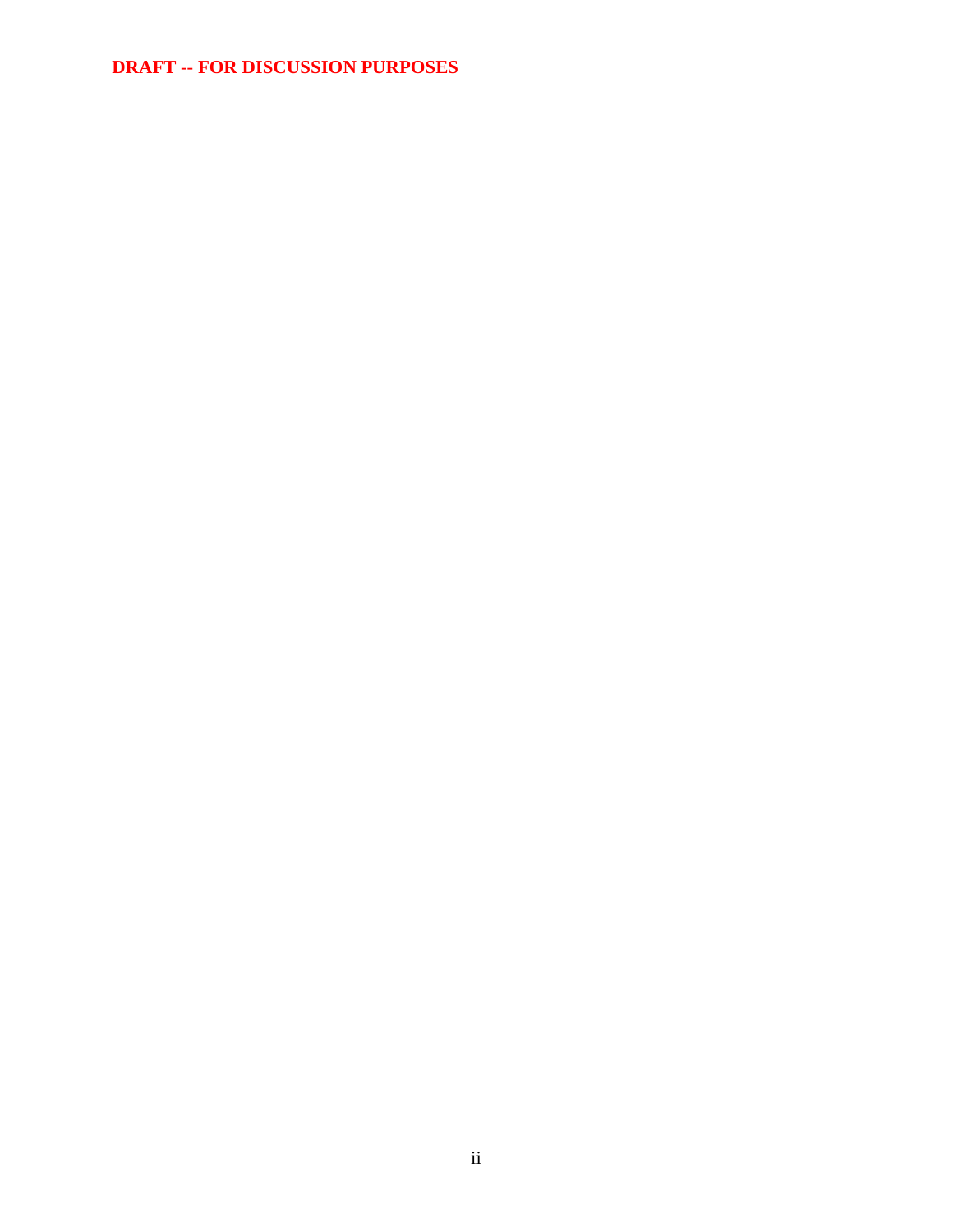# **TABLE OF AUTHORITIES**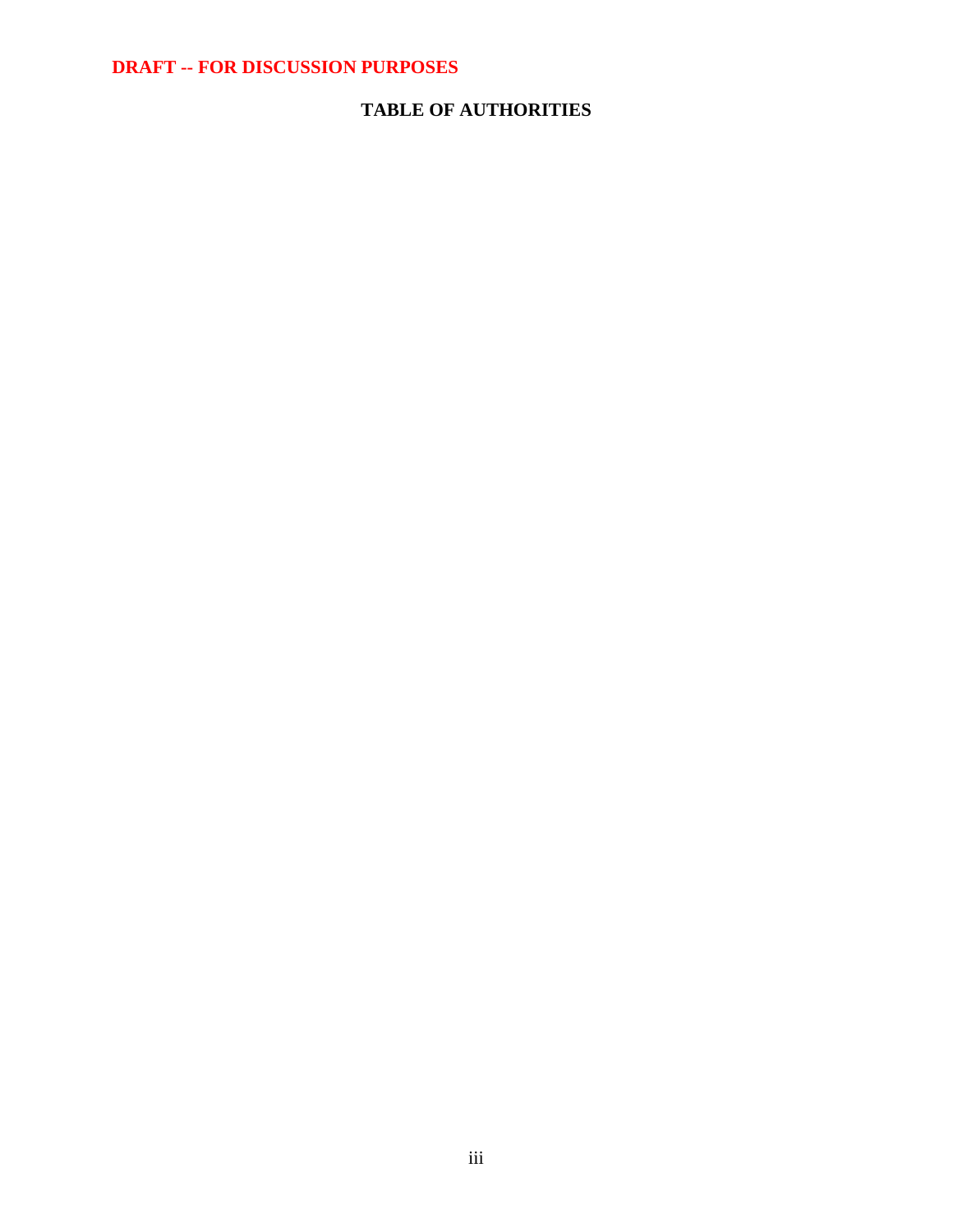### **I. INTRODUCTION**

The Government has obtained secrecy orders under 18 U.S.C. § 2705(b) that prevent Microsoft from telling its customer—Project Veritas, a self-described "non-profit journalism enterprise" engaged in "undercover reporting"—that the Government has seized from Microsoft emails and other information associated with its customer's business. To justify its restraint of Microsoft's speech, the Government professes concern that its investigation would be jeopardized if its surreptitious seizure of Project Veritas documents stored in Microsoft's cloud were disclosed. To be blunt, the concern is specious. The Government's investigation is no secret; it has been the subject of widespread national media coverage ever since the Government conducted pre-dawn raids on the homes of Project Veritas's founder and two former employees in November 2021. The search warrants for those raids are public, and they disclose not only the subject of the investigation, but also the names of ten potential co-conspirators. On these facts, Microsoft should be free to notify its customer that the Government has seized the customer's information from Microsoft so the customer can, among other things, assert the same rights it has asserted in this Court with respect to the fruits of the November raids. Microsoft now appeals and asks the Court to either vacate the secrecy orders or, at a minimum, modify them to permit Microsoft to disclose the seizures to a trustworthy individual at Project Veritas.

Microsoft bases its request for relief on the First Amendment, which protects its right to speak about issues of public concern and to inform its customers of matters involving their data privacy. Non-disclosure orders ("NDOs"), like all "court orders that actually forbid speech activities," are prior restraints. *Alexander v. United States*, 509 U.S. 544, 550 (1993). Prior restraints are "the most serious and least tolerable infringement on First Amendment rights." *Neb. Press Ass'n v. Stuart*, 427 U.S. 539, 559 (1976). And by forbidding speech "because of the topic discussed"—here, the Government's demands for Project Veritas's information under 18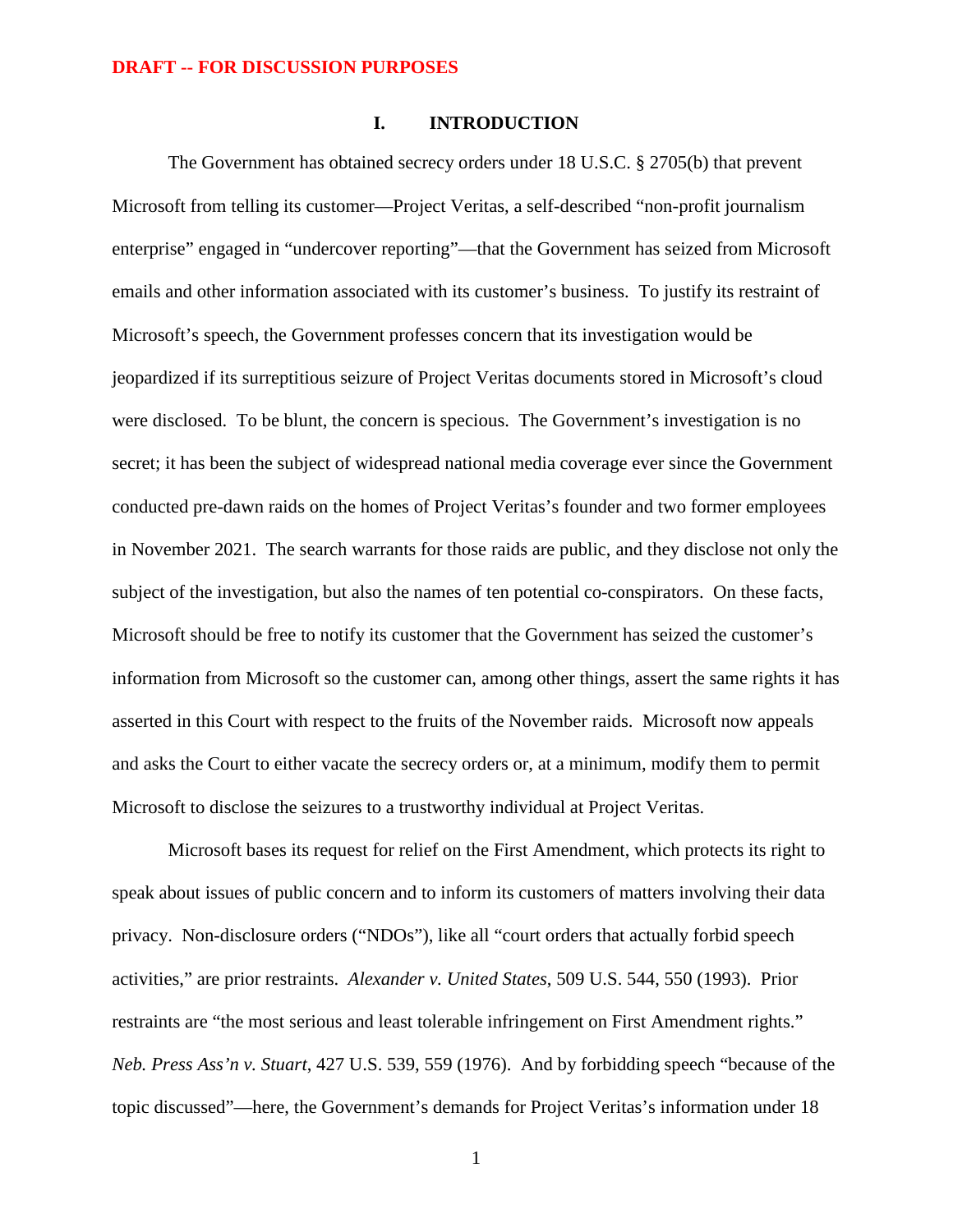U.S.C. § 2703—NDOs like these are also content-based restrictions. *Reed v. Town of Gilbert, Ariz*., 135 S. Ct. 2218, 2226 (2015). Like prior restraints, content-based restrictions are "presumptively unconstitutional." *Id*. To survive strict scrutiny, they must be narrowly tailored to serve a compelling government interest, and must do so through the least restrictive means of achieving that interest. "If a less restrictive alternative would serve the Government's purpose, the [Government] *must* use that alternative." *United States v. Playboy Entm't Grp., Inc*., 529 U.S. 803, 813 (2000) (emphasis added). "When a plausible, less restrictive alternative is offered to a content-based speech restriction, it is the Government's obligation to prove that the alternative will be ineffective to achieve its goals." *Id*. at 816. The publicly available information shows the secrecy orders here cannot satisfy the strict scrutiny test.

*First*, the Government lacks a compelling interest to support these secrecy orders. Project Veritas already knows it is the subject of the Government's investigation. Months ago, the Government served Project Veritas with a grand jury subpoena and then raided the homes of Project Veritas's founder and two former employees pursuant to search warrants now filed on the public docket. News media widely reported the raids and wrote follow-up stories on the investigation. Because the Government's collection of Project Veritas materials in the course of its investigation is now widely known, the Government has no compelling interest in silencing Microsoft from disclosing the orders to Project Veritas. "[O]ne cannot 'disclose' what is already in the public domain." *Bartnicki v. Vopper*, 532 U.S. 514, 546 (2001).

*Second*, even if the secrecy orders could be justified given the publicity surrounding the investigation, the Government made no attempt to narrowly tailor them to the facts of this case, as the law requires, or to show that notice to Project Veritas would result in any of the harms enumerated in § 2705(b), such as endangering life, risking destruction of evidence, or enabling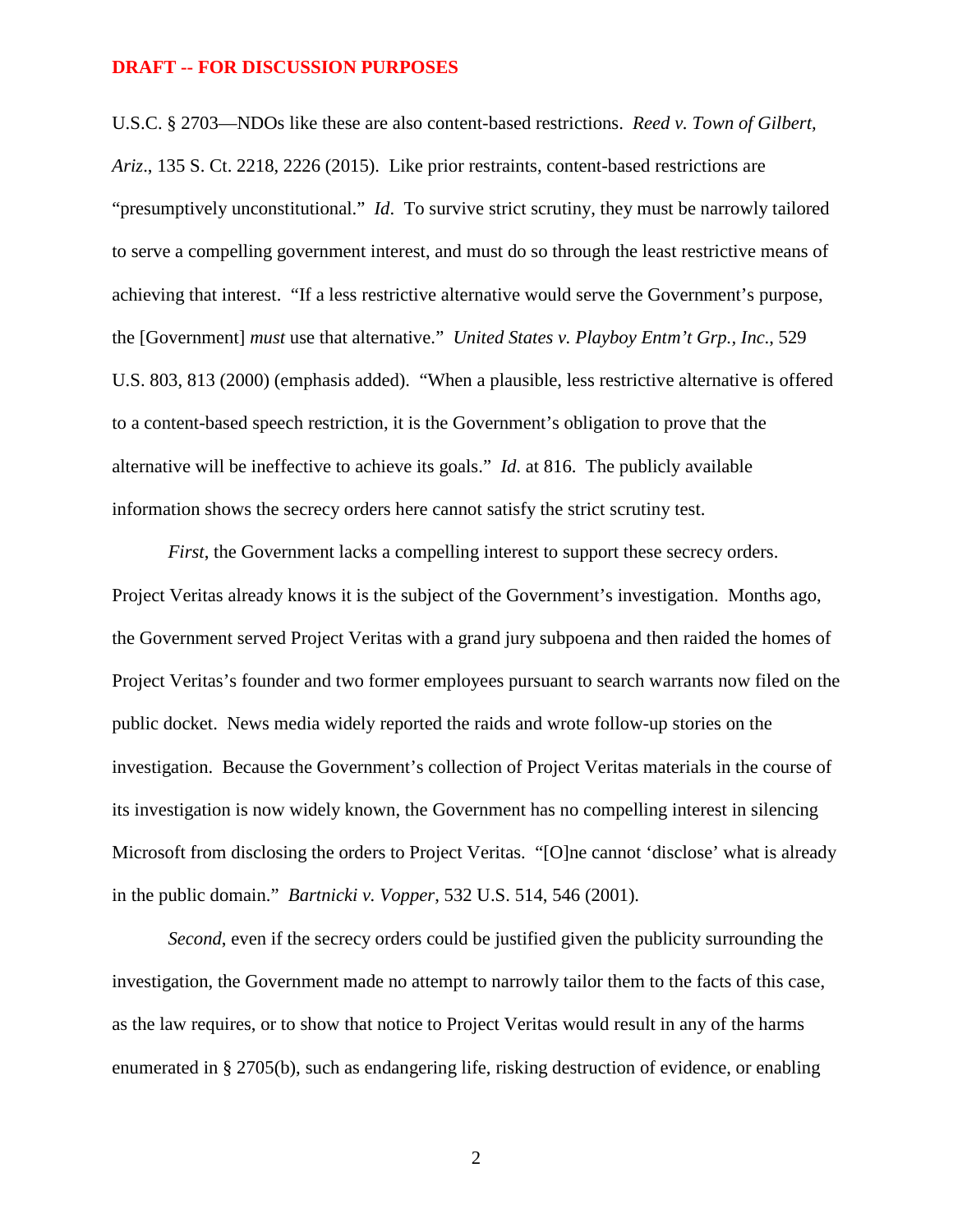flight from prosecution. The Government has offered no reason to suggest that Project Veritas would undertake the sort of rash extra-judicial action identified in § 2705(b)—especially given that the organization has appeared *in this Court* to litigate its concerns with the raids on its employees' homes. Nor can the Government satisfy its burden of showing that a less restrictive alternative, i.e., notice to a trustworthy individual at Project Veritas, would lead to the harms enumerated in § 2705(b). That notice would afford the customer "the opportunity to interpose privilege and other objections . . . and parallels the approach that would be employed if [Project Veritas] maintained data on its own servers, rather than in the cloud." U.S. Dep't of Justice, Seeking Enterprise Data Held by Cloud Service Providers (Dec. 2017) ("DOJ Recommended Practices"), Decl. of James Garland ("Garland Decl."), Ex. M at 2. Preserving Project Veritas's right to object has particular importance here, as the Court has recognized that seizure of Project Veritas's information may implicate "potential First Amendment concerns." *In re Search Warrant dated Nov. 5, 2021*, No. 1:21-mc-00813-AT (S.D.N.Y. Dec. 8, 2021), ECF No. 48 at 2 ("Order Appointing Special Master").

*Third*, the Government cannot rely on ex parte evidence to justify suppressing Microsoft's speech. "[D]ue process demands that the individual and the government each be afforded the opportunity not only to advance their respective positions but to correct or contradict arguments or evidence offered by the other." *United States v. Abuhamra*, 389 F.3d 309, 322 (2d Cir. 2004). At the very least, the Government must provide Microsoft with redacted versions or summaries of any ex parte evidence on which it seeks to rely.

#### **II. BACKGROUND**

### **A. Impact of Cloud Computing on the Government's Seizure of Business Information**

Cloud computing has fundamentally changed how companies store information. Twenty years ago, companies typically kept their emails and other business information on their physical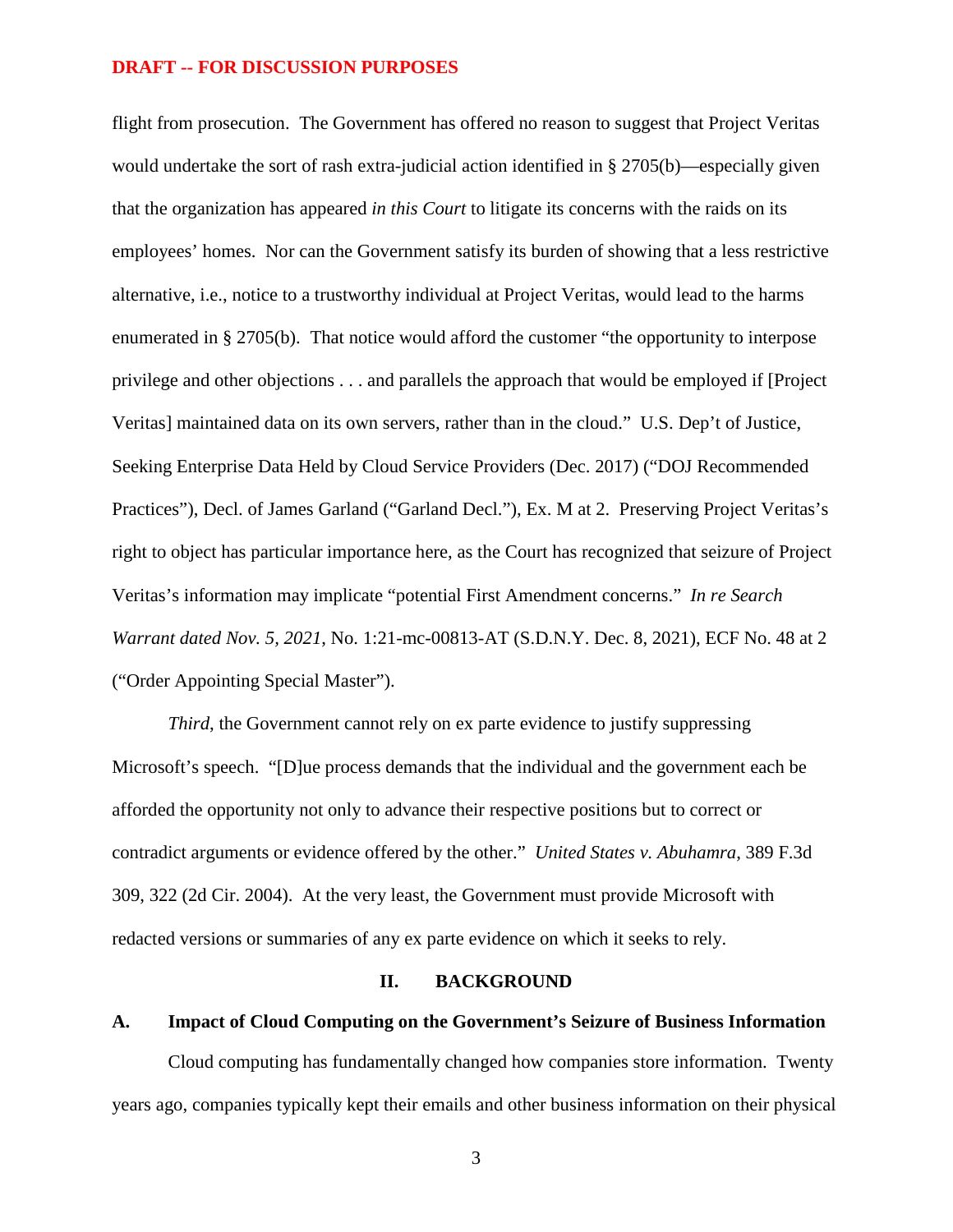property. Today, they increasingly store this information in the "cloud"—i.e., on remote servers owned by companies like Microsoft—a migration that "reduce[s] information technology infrastructure costs, increase[s] resiliency, and improve[s] data availability for mobile workers." DOJ Recommended Practices at 1. Because of cloud computing, "prosecutors [now] have the legal authority to compel the enterprise or a cloud service provider to produce the [customer's] data." *Id.* In other words, cloud computing has made it possible for the Government to seize and search private records not just from the business itself, but also from its cloud provider.

These same developments have made it possible for the Government to do its work in secret. In the past, if the Government wanted to obtain a company's private information, it almost invariably had to obtain that information from a filing cabinet or computer on physical property—meaning the company would know about the search (just as Project Veritas's founder and former employees knew when the FBI appeared at their homes last November).<sup>1</sup> In 1986, however, when the Internet was in its infancy, Congress enacted 18 U.S.C. § 2705(b) as part of the Electronic Communications Privacy Act ("ECPA"). *See, e.g.*, H.R. Rep. No. 99-647, at 21- 23 (1986) (positing that email *might* replace paper letters). Under § 2705(b), courts may prohibit providers from notifying "any other person" of the existence of a warrant, subpoena, or other court order for customer data if the court finds notification "will result in" one of five adverse events: "(1) endangering the life or physical safety of an individual; (2) flight from prosecution; (3) destruction of or tampering with evidence; (4) intimidation of potential witnesses; or (5) otherwise seriously jeopardizing an investigation or unduly delaying a trial."

With the migration of enterprise data to the cloud, the Government now has a significant

<sup>&</sup>lt;sup>1</sup> Even in the rare instances of so-called "sneak and peek" warrants, which permit surreptitious physical searches, the Government must notify the target "within a reasonable period not to exceed 30 days" unless "the facts of the case justify a longer period of delay." 18 U.S.C. § 3103a(b)(3).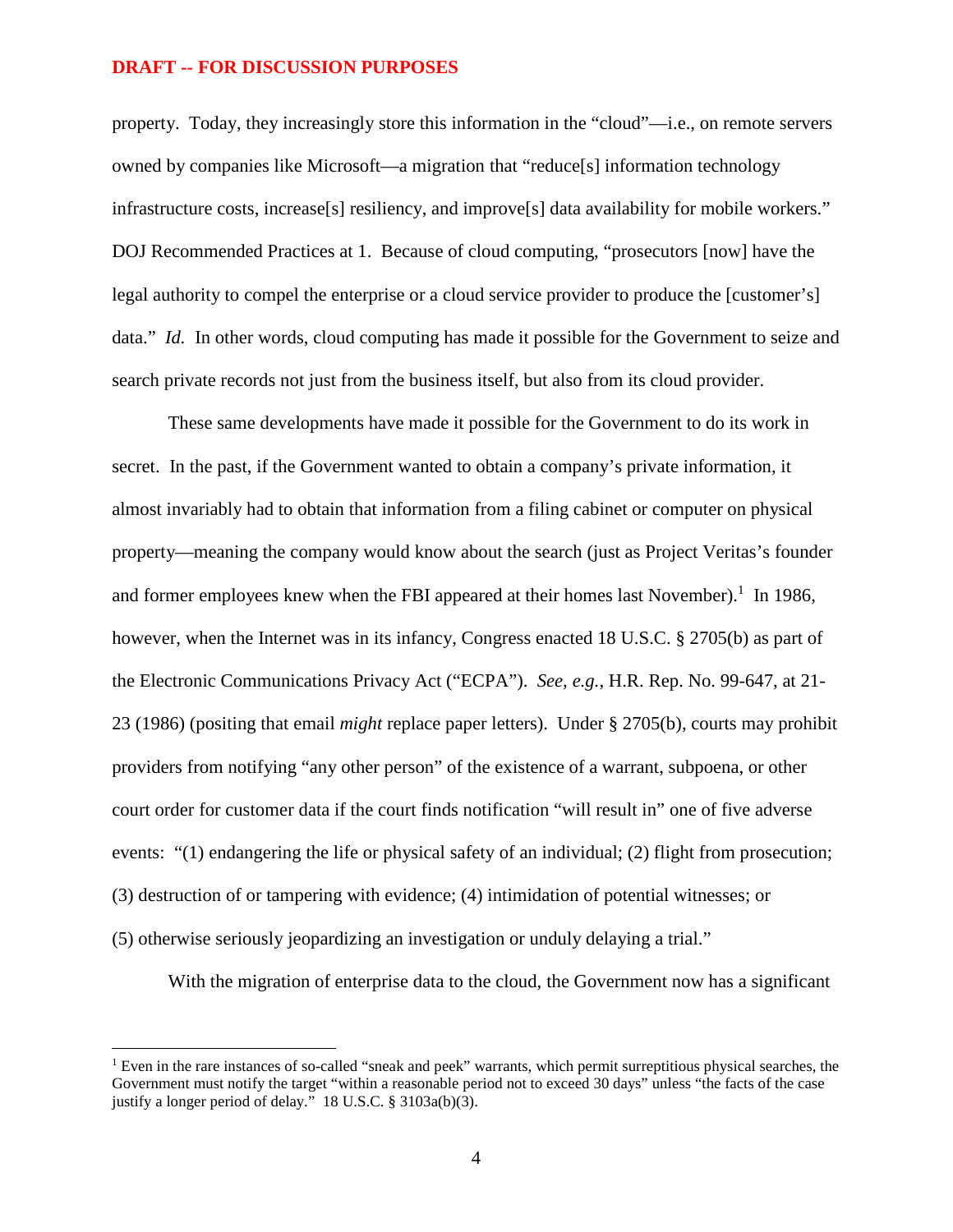and unprecedented power: the ability to obtain a company's information *without the company knowing about it.* This secrecy makes it impossible for the company to protect its interests including its right to assert the attorney-client or journalistic privileges, and other protections—in connection with the investigation.

Microsoft is all too familiar with the Government's practice of obtaining secrecy orders to accompany demands for customer information. But that information belongs to the customer, not Microsoft. For that reason, when law enforcement demands enterprise customer information from Microsoft, it ordinarily asks the Government to redirect the request to the customer. And DOJ recognizes that the customer is generally better positioned than Microsoft to produce its own information. *See* DOJ Recommended Practices at 1-2.

### **B. Background on Secrecy Orders and DOJ's Commitment to Use Them Sparingly**

In 2016, Microsoft challenged the constitutionality of § 2705(b) under the First and Fourth Amendments. *See Microsoft Corp. v. U.S. Dep't of Just.*, 233 F. Supp. 3d 887 (W.D. Wash. 2017). After the district court denied DOJ's motion to dismiss Microsoft's First Amendment claim, DOJ issued a binding policy limiting the cases in which federal prosecutors may seek secrecy orders. *See* U.S. Dep't of Justice, Policy Regarding Applications for Protective Orders Pursuant to 18 U.S.C. § 2705(b) (Oct. 19, 2017) ("DOJ Policy"), Garland Decl., Ex. L. The DOJ Policy recognizes that notification to the entity whose information is obtained must be the rule, not the exception. *Id.* at 1. Accordingly, the DOJ Policy directs prosecutors to obtain § 2705(b) orders only after an "individualized and meaningful assessment regarding the need" for such an order, and requires that each application for a secrecy order be "tailor[ed] . . . to include the available facts of the specific case and/or concerns attendant to the particular type of investigation." *Id.* at 2.

Within a few weeks of issuing that policy, DOJ issued guidance addressing seizure of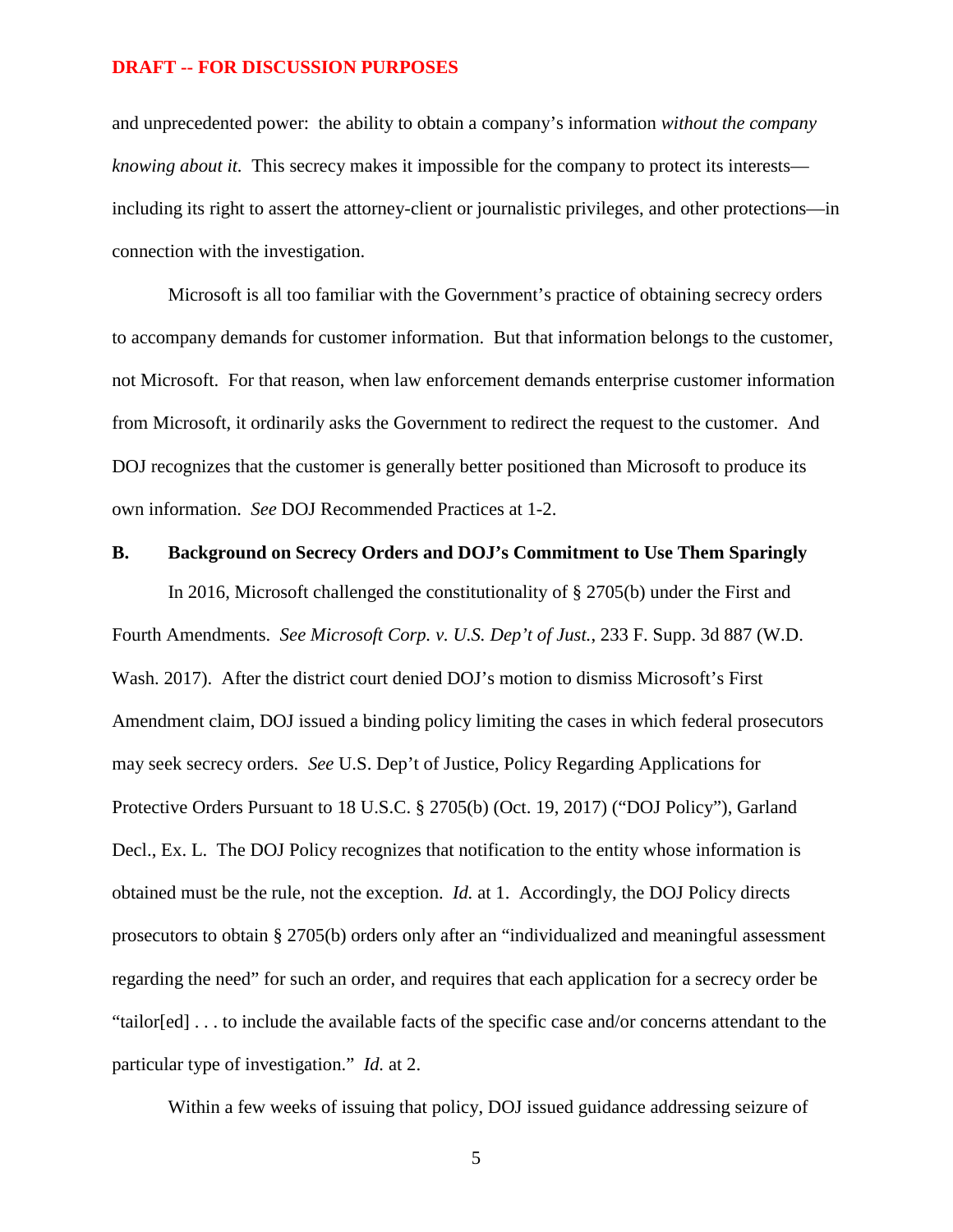enterprise customer data, i.e., information belonging to "a company, government agency, university, or other enterprise." DOJ Recommended Practices at 1. The Recommended Practices make clear that the federal government should not, as a default, obtain enterprise data from cloud providers. Instead, DOJ recommends that "prosecutors should seek data directly from the enterprise, rather than its cloud-storage provider, if doing so will not compromise the investigation." *Id*. "[I]dentifying an individual within the enterprise who is an appropriate contact for securing the data is often the first step. In many enterprises, this will be the general counsel or legal representative." *Id*. at 2. "Working with counsel and the enterprise's information technology staff, law enforcement can identify and seek disclosure of relevant information. This approach also gives the counsel *the opportunity to interpose privilege and other objections to disclosure* for appropriate resolution, and parallels the approach that would be employed if the enterprise maintained data on its own servers, rather than in the cloud." *Id*. (emphasis added). In other cases, prosecutors "have justified reasons for not approaching the enterprise directly, at least initially. If an enterprise is essentially devoted to criminal activity for example, a small medical practice suspected of engaging in massive Medicare fraud—there may not be a trustworthy individual to approach." *Id.* In these cases, "seeking disclosure directly from the cloud provider may be the only practical option." *Id.* at 2-3.

Notwithstanding this guidance, the Government has continued to resort to secrecy orders, prompting significant litigation. And at least some of those cases have been resolved through modification or withdrawal of the secrecy order. *See In re Microsoft Corporation's Appeal of Non-Disclosure Orders*, No. 20 Misc. 349 (S.D.N.Y.) (resolved when Government agreed to notify customer's outside counsel about demand); *In re Application of the United States of America for an Order Pursuant to 18 U.S.C. § 2703(d)*, No. 19 Misc. 682 (D. Md.) (resolved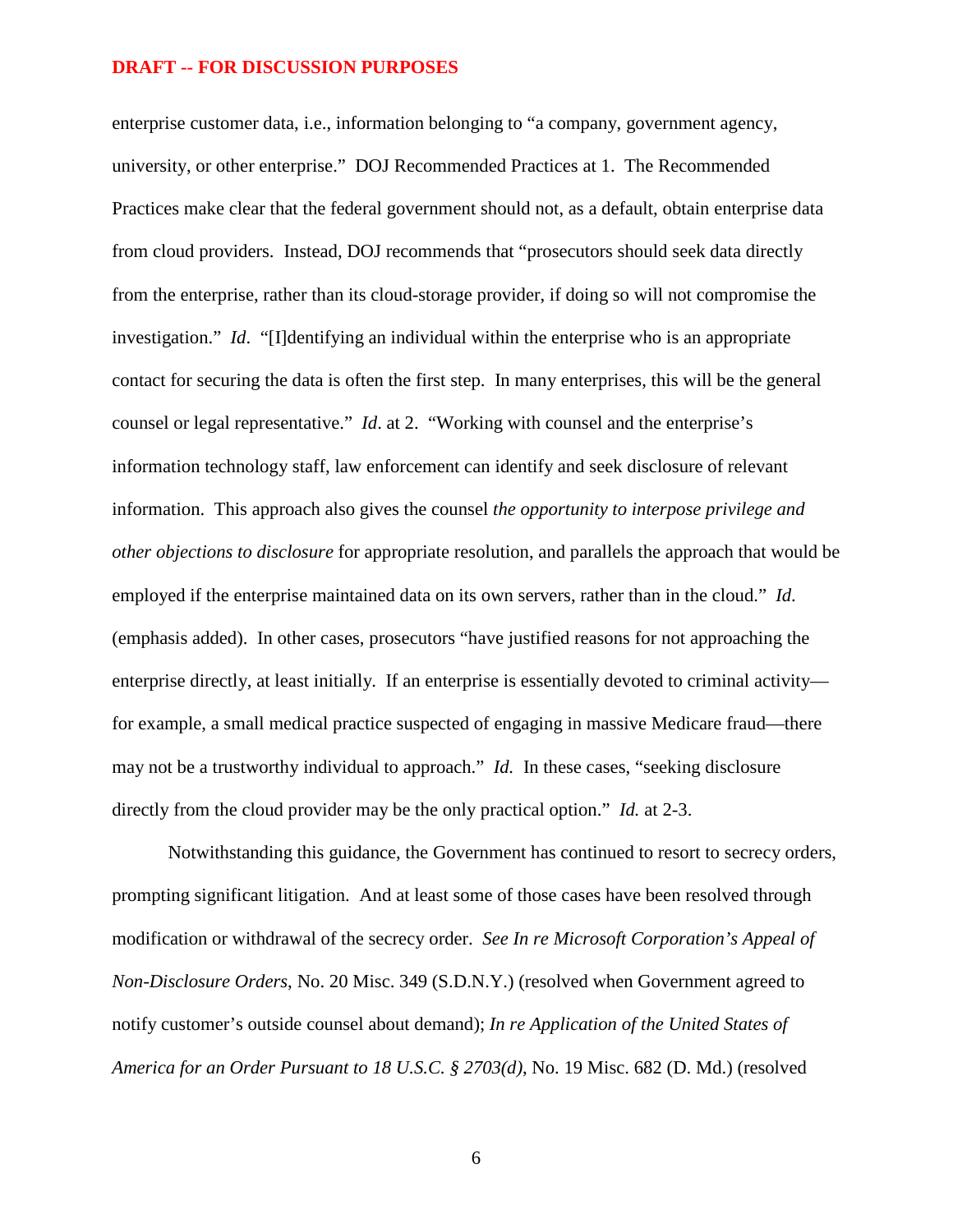when Government agreed to withdraw secrecy order given publicity surrounding investigation); *see also Microsoft Corp. v. United States*, No. 20-1653 (2d Cir.) (resolved when government allowed secrecy order to expire); *United States v. Google*, No. 19-1891 (2d Cir.) (same).

### **C. DOJ's Limits on Compulsory Process Involving Records of the News Media**

DOJ also has recognized the importance of protecting journalists' ability to investigate and report the news. In particular, DOJ has promulgated regulations that limit when it can seek information from—or regarding members of—the news media. *See* 28 C.F.R. § 50.10. The use of compulsory process "to seek information from, or records of, non-consenting members of the news media" is an "extraordinary measure[], not [a] standard investigatory practice[.]" *Id.*  § 50.10(a)(3). In July 2021, the Attorney General further circumscribed the Government's ability to issue compulsory process against those engaged in newsgathering. *See* Memorandum from the Attorney General Re: Use of Compulsory Process to Obtain Information From, or Records of, Members of the News Media (July 19, 2021), Garland Decl., Ex. N. Under DOJ's revised policy, prosecutors may "no longer use compulsory legal process for the purpose of obtaining information from or records of members of the news media acting within the scope of newsgathering activities," except in certain "limited circumstances." *Id.* at 1.

### **D. The Customer's Use of Microsoft's Enterprise Cloud Services**

Microsoft provides cloud-based services, including Microsoft 365 services, which provide email accounts and productivity software to a wide range of enterprise customers. When an enterprise customer signs up for Microsoft 365, it purchases end-user licenses, or "seats," each assigned to a user who receives account credentials and an individual email address. Email addresses hosted by Microsoft 365 incorporate the enterprise's chosen domain name, rather than a Microsoft domain name (*e.g.*, jane.smith@company.com, rather than jane.smith@outlook.com).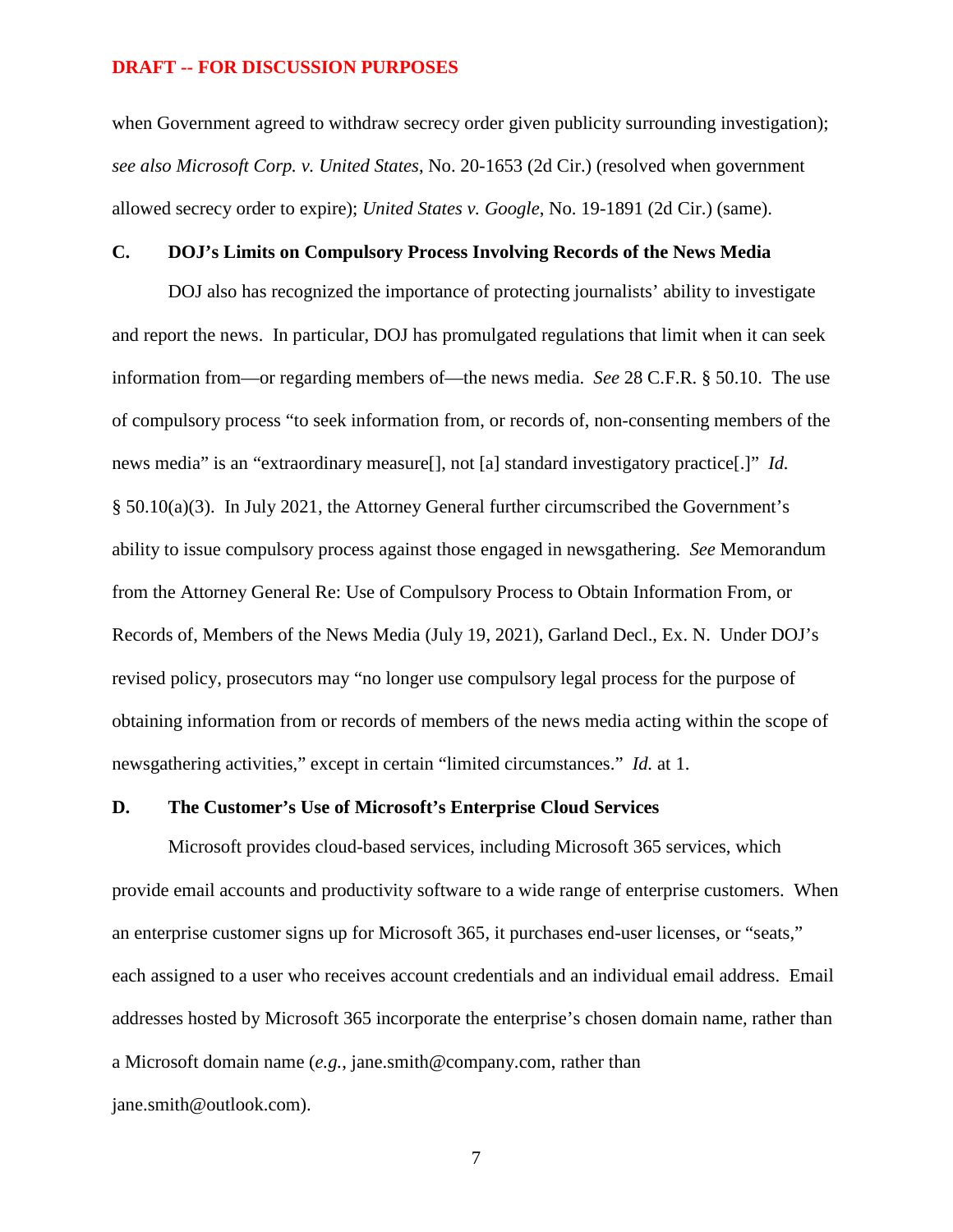The customer here is Project Veritas, which describes itself as a non-profit organization

engaged in investigative journalism, news and information gathering, and content publication.<sup>2</sup>

As of January 2021, Project Veritas maintained 159 Microsoft 365 seats. Garland Decl. ¶ 2.

# **E. The Government's Secret Demands for Project Veritas's Information**

Between November 2020 and April 2021, the Government served Microsoft with seven

demands for Project Veritas's data, seeking information associated with nine email accounts.

Each demand was accompanied by a non-disclosure order issued under 18 U.S.C. § 2705(b):

- **20 Mag. 12614:** Served November 24, 2020, this grand jury subpoena seeks basic subscriber information associated with the account j [at]projectveritas.com. The accompanying secrecy order prohibits Microsoft from disclosing the existence of the subpoena for one year, expiring November 23, 2021. *See* Garland Decl. Ex. A.
- **20 Mag. 12623:** Served November 24, 2020, this order, issued under 18 U.S.C. § 2703(d), requires Microsoft to produce information associated with the same account. The order includes a one-year secrecy provision, expiring November 24, 2021. *See* Garland Decl. Ex. B.
- **21 Mag. 548:** Served January 15, 2021, this search warrant demands email content and other information associated with the same account at issue in 20 Mag. 12614 and 20 Mag. 12623 (but with the domain name misspelled as "j [at]projectvertias.com"),  $e$  [at]projectveritas.com, and s [at]projectveritas.com. The warrant contains a oneyear secrecy provision, expiring January 14, 2022. *See* Garland Decl. Ex. C.
- **21 Mag. 992:** Served January 26, 2021, this search warrant demands email content and other information associated with **i** [at]projectveritas.com. It contains a one-year secrecy provision, expiring January 26, 2022. *See* Garland Decl. Ex. D.
- 21 Mag. 2537: Served March 5, 2021, this search warrant demands email content and other information associated with c<br>[at]projectveritas.com, n [at]projectveritas.com, and [at]projectveritas.com,  $n$  [at]projectveritas.com, and  $\lceil$ at]projectveritas.com. It contains a one-year secrecy provision, expiring March 5, 2022. *See* Garland Decl. Ex. E.
- **21 Mag. 2711:** Served March 10, 2021, this this order, issued under 18 U.S.C. § 2703(d), requires Microsoft to produce information associated with e [at]projectveritas.com. It

<sup>2</sup> *See* Mot. to Appoint Special Master at 1 ("Special Master Mot."), *In re Search Warrant dated Nov. 5, 2021*, No. 21 Misc. 813 (AT) (S.D.N.Y. Nov. 15, 2021), ECF No. 10; Reply in Support of Mot. to Appoint a Special Master at 2-6, *In re Search Warrant dated Nov. 5, 2021*, No. 20 Mag. 10685 (AT) (S.D.N.Y. Nov. 22, 2021), ECF No. 38; *Project Veritas Action Fund v. Rollins*, 982 F.3d 813, 817 (1st Cir. 2020); *see also Overview*, Project Veritas, https://www.projectveritas.com/about/ (last visited Feb. 11, 2022).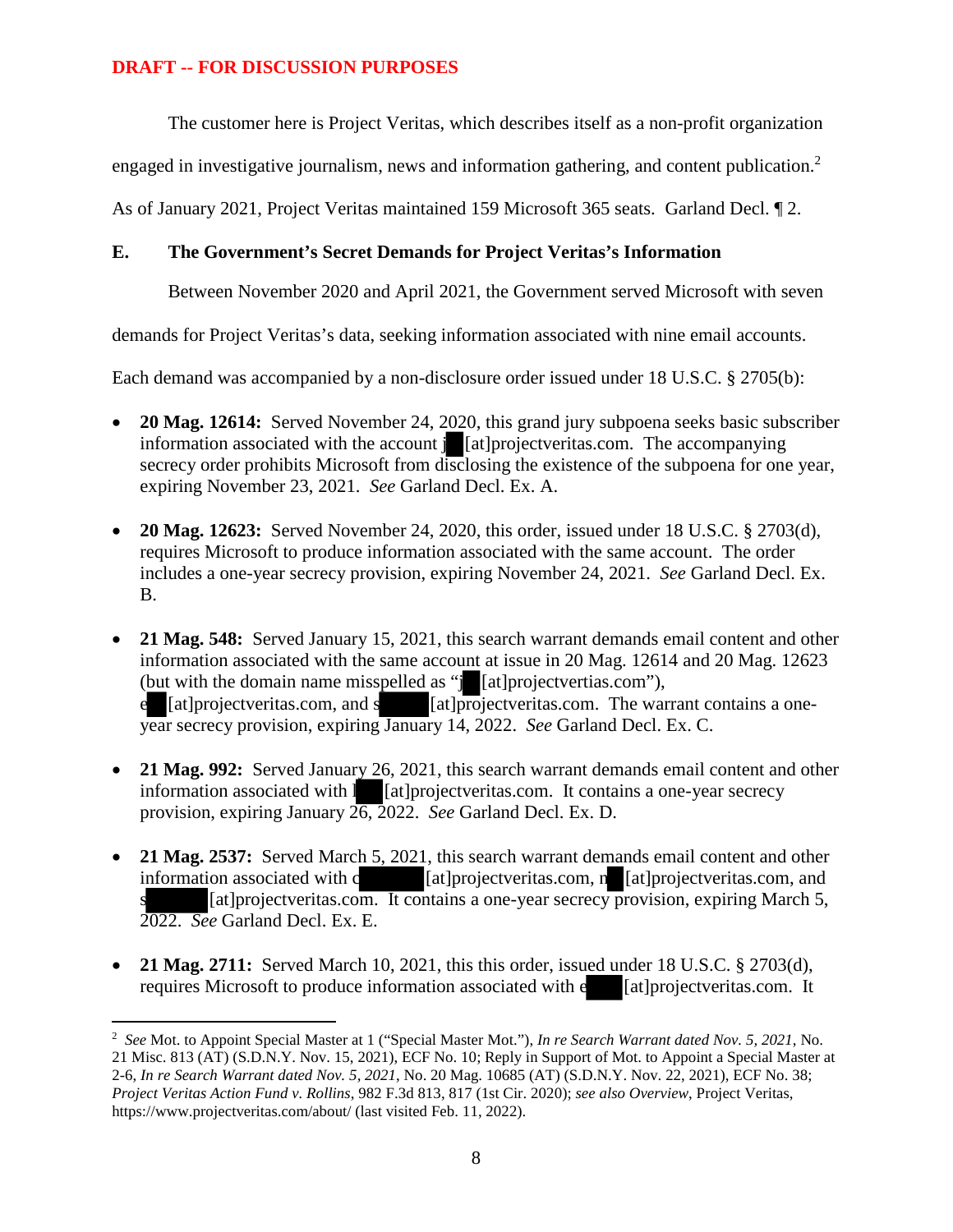includes a one-year secrecy provision, expiring March 9, 2022. *See* Garland Decl. Ex. F.

 **21 Mag. 3884:** Served April 9, 2021, this search warrant demands email content and other information associated with **i** [at]projectveritas.com. It contains a one-year secrecy provision, expiring April 9, 2022. *See* Garland Decl. Ex. G.

Three search warrants state that the seized information would be reviewed for evidence of crimes related to the transportation and possession of stolen goods, including the stolen property of Ashley Biden, daughter of President Biden.<sup>3</sup> See Garland Decl. Exs. C-E.

Consistent with its policies, *see supra* Part II.A, Microsoft responded to each request by asking the Government to redirect its legal process to Project Veritas. Garland Decl. ¶ 5. When the Government refused, Microsoft produced the requested information. *Id*. At the time, the Government's investigation was not public.

### **F. The Investigation Receives Wide Publicity.**

On November 4 and 6, 2021, seven months after the Government's last demand to Microsoft, the FBI executed search warrants on the homes of two former Project Veritas employees, Eric Cochran and Spencer Meads, and that of Project Veritas's founder James O'Keefe. *See* Government's Mem. of Law in Opp'n to Mot. for Appointment of a Special Master ("Opposition to Special Master Mot.") at 2, *In re Search Warrant dated Nov. 5, 2021*, No. 1:21-mc-00813-AT (S.D.N.Y. Dec. 8, 2021), ECF No. 29. During the searches, the Government seized cell phones, laptops, thumb drives, and other electronic storage devices. *In re Search Warrant*, No. 21 Misc. 825 (S.D.N.Y. Nov. 18, 2021), ECF No. 8 at 4-5; *In re Search Warrant*, No. 21 Misc. 819 (S.D.N.Y. Nov. 17, 2021), ECF No. 8 at 2. Like the warrants directed to Microsoft, these warrants state that the Government would review seized items for evidence of crimes related to the transportation and possession of stolen property, including

<sup>&</sup>lt;sup>3</sup> The fourth warrant served on Microsoft appears to be missing two pages, and (at least as served on Microsoft) does not disclose details regarding the nature of the Government's investigation. *See* Garland Decl. Ex. G.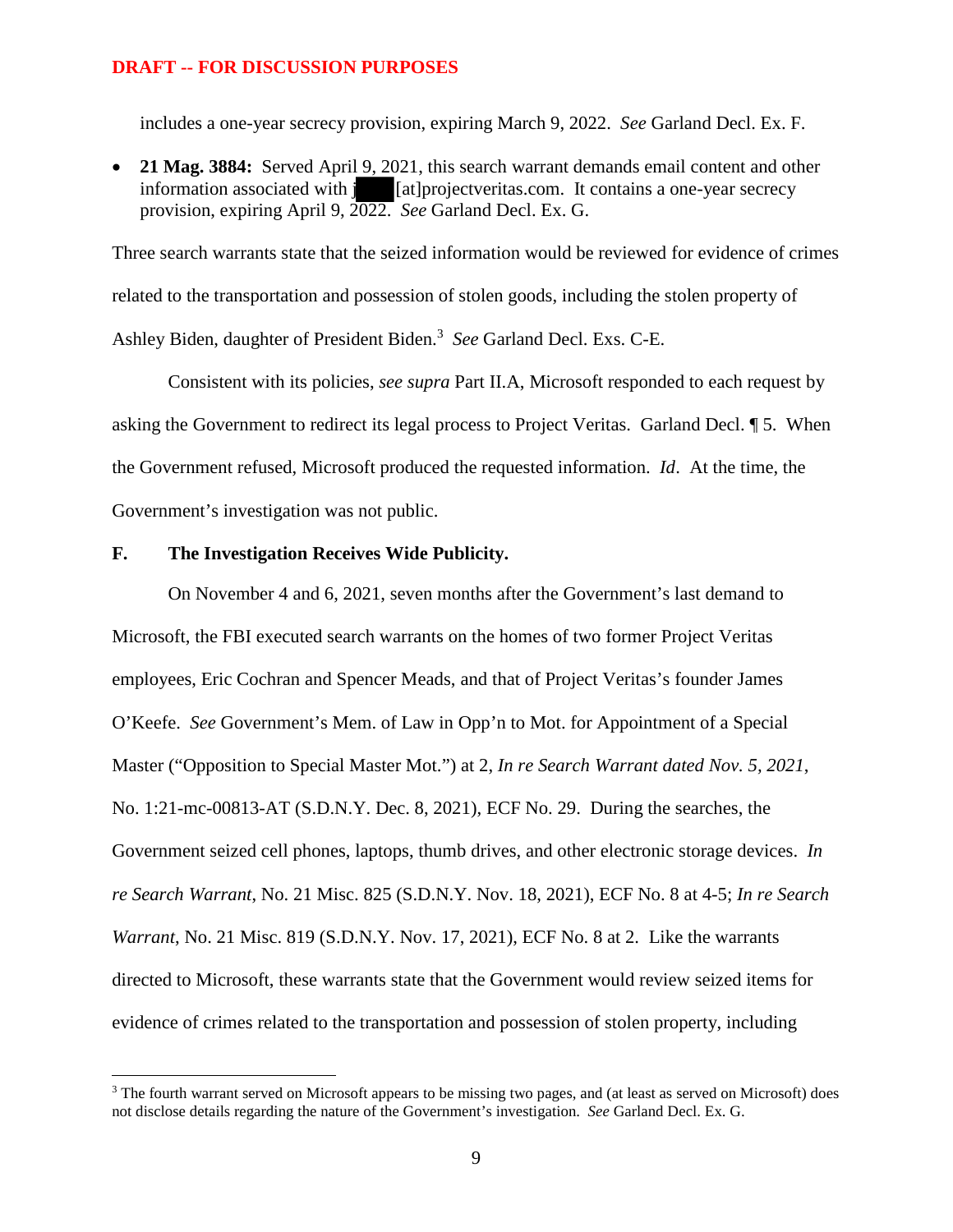property belonging to Ashley Biden. *See In re Search Warrant*, No. 21 Misc. 825 (S.D.N.Y. Nov. 18, 2021), ECF No. 8-1; *In re Search Warrant*, No. 21 Misc. 819 (S.D.N.Y. Nov. 17, 2021), ECF No. 8-1; Special Master Mot. at 58 (Ex. F). The O'Keefe warrant names ten potential co-conspirators.<sup>4</sup>

The New York Times, Washington Post, and other major news outlets reported on the home searches, stating that the Government was investigating Project Veritas and O'Keefe for their alleged involvement in the theft of a diary belonging to Ashley Biden.<sup>5</sup> O'Keefe also publicly announced that Project Veritas had received a grand jury subpoena, and "acknowledged that Project Veritas had been involved in discussions with sources about the diary." Schmidt 11/5. A month later, the New York Times published a front-page story elaborating on the investigation, mentioning several people named in the warrants.<sup>6</sup>

## **G. Project Veritas's Motion for a Special Master**

On November 6, 2021—the day the FBI executed a warrant on O'Keefe's home—

counsel for Project Veritas and O'Keefe wrote to the Government, raising the concern that

<sup>6</sup> *See* Adam Goldman and Michael S. Schmidt, *How Ashley Biden's Diary Made Its Way to Project Veritas*, N.Y. Times, Dec. 17, 2021 at A1, https://www.nytimes.com/2021/12/16/us/politics/ashley-biden-project-veritasdiary.html?searchResultPosition=4; *see also* Adam Goldman and Michael S. Schmidt, *Project Veritas Tells Judge It Was Assured Biden Diary Was Legally Obtained*, N.Y. Times, Nov. 13, 2021 at A16, https://www.nytimes.com/2021/11/12/us/politics/project-veritas-ashley-bidendiary.html?action=click&module=RelatedLinks&pgtype=Article.

<sup>4</sup> The potential co-conspirators are Jennifer Kiyak, Tyler Moore, Elaine Ber, Anthony Wray, Jackson Voynick, Leon Sculti, Robert Kurlander, Aimee Harris, Stephanie Walczak, and Elizabeth Fago. Special Master Mot. at 58 (Ex. F). The Cochran and Meads warrants also list potential co-conspirators, but publicly filed copies of those warrants redacted the names of those individuals. *See In re Search Warrant*, No. 21 Misc. 825 (S.D.N.Y. Nov. 18, 2021), ECF No. 8-1; *In re Search Warrant*, No. 21 Misc. 819 (S.D.N.Y. Nov. 17, 2021), ECF No. 8-1.

<sup>5</sup> *See, e.g.*, Michael S. Schmidt et al., *People Tied to Project Veritas Scrutinized in Theft of Diary From Biden's Daughter*, N.Y. Times (Nov. 5, 2021) ("Schmidt 11/5"), https://www nytimes.com/2021/11/05/us/politics/projectveritas-investigation-ashley-biden-diary html; Amy B. Wang & Devlin Barrett, *FBI searches Project Veritas associates*, Wash. Post (Nov. 5, 2021), https://www.washingtonpost.com/politics/2021/11/05/fbi-searches-projectveritas-associates-probe-over-diary-purportedly-belonging-bidens-daughter/; Michael S. Schmidt et al., *F.B.I. Searches James O'Keefe's Home in Ashely Biden Diary Theft Inquiry*, N.Y. Times (Nov. 6, 2021), https://www.nytimes.com/2021/11/06/us/politics/james-okeefe-project-veritas-ashley-biden.html.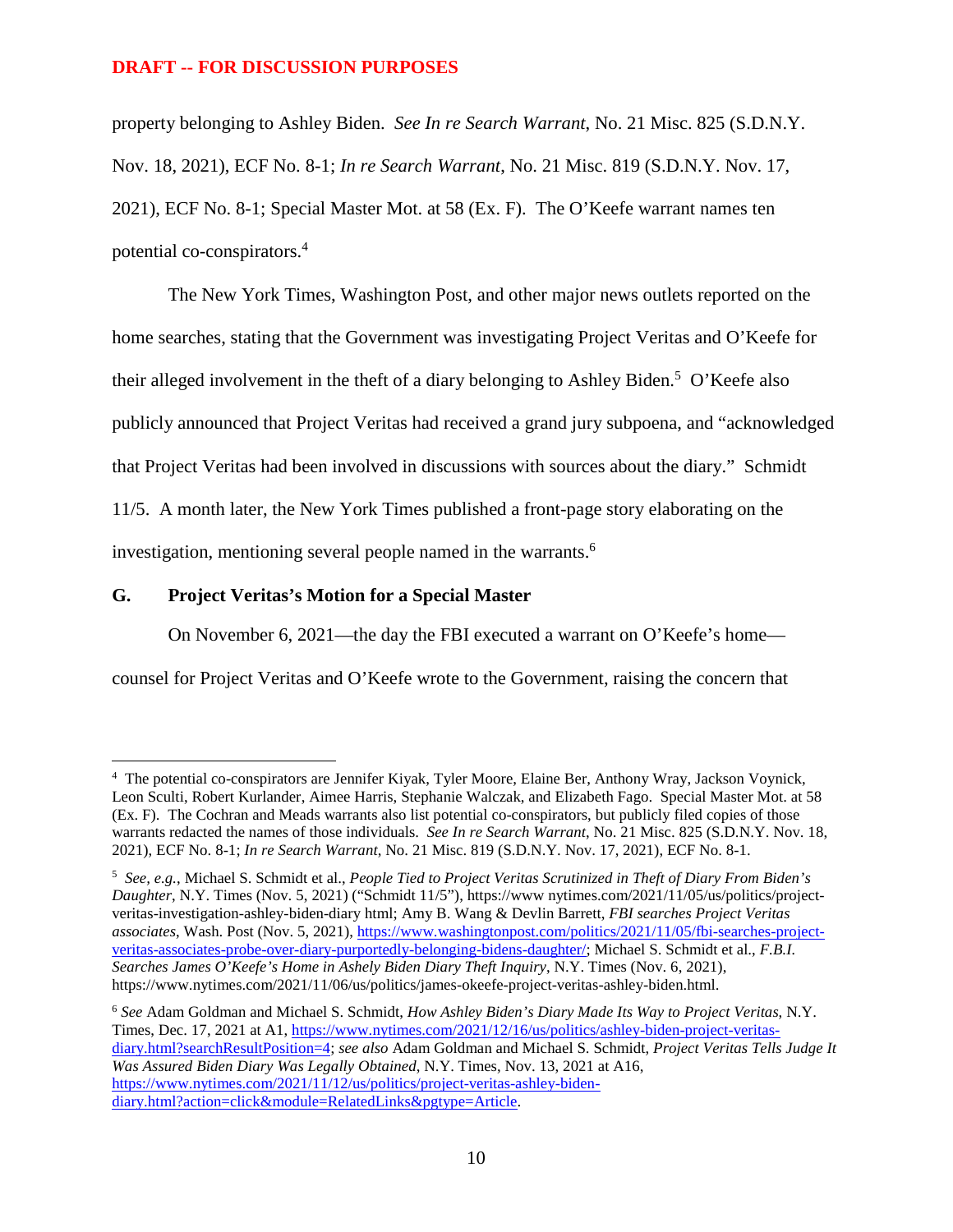O'Keefe's seized cell phones contain materials protected by the First Amendment and attorneyclient privilege, and requesting that the Government sequester the seized phones, including from any DOJ filter team. Special Master Mot., Ex. A; *see also id.* Ex. B (Government's November 7 letter response). On November 10, 2021, Project Veritas and O'Keefe (later joined by Cochran and Meads) moved before Judge Analisa Torres for the appointment of a special master to review the electronic devices the Government had seized. They argued that the Government's review of these materials implicated the First Amendment (in part because of Project Veritas's journalistic activities) and certain other privileges and protections. *See* Order, *In re Search Warrant dated Nov. 5, 2021, No.* 1:21-mc-00813-AT (S.D.N.Y. Nov. 12, 2021), ECF No. 2.<sup>7</sup>

On November 15, 2021, the Court publicly docketed the motion and related filings. Those filings confirm that key aspects of the Government's investigation are known to Project Veritas (and to the public), including, *inter alia*, the crimes under investigation, the connection to Ashley Biden's stolen property, and the identities of at least ten potential co-conspirators. *See, e.g.*, Special Master Mot. at 58 (Ex. F). Moreover, in its opposition to the motion, the Government acknowledged that "O'Keefe and Project Veritas well know" that "the Government approached multiple individuals as part of the investigation prior to the execution of the search warrants." Opposition to Special Master Mot. at 20.<sup>8</sup>

On December 8, 2021, Judge Torres granted the motion and appointed the Honorable Barbara D. Jones (ret.) as special master. Order Appointing Special Master at 3. The Court's

<sup>7</sup>  *See also* Special Master Mot.; Mot. to Appoint Special Master, *In Re: Search Warrant dated Nov. 3, 2021*, No. 1:21-mc-00819-AT (S.D.N.Y. Nov. 17, 2021), ECF No. 8; Letter re: Appointment of Special Master, *In re: Search Warrant dated Nov. 3, 2021*, No. 1:21-mc-00825-AT (S.D.N.Y. Nov. 18, 2021), ECF No. 8.

<sup>&</sup>lt;sup>8</sup> On November 21, 2021, the Reporter's Committee for the Freedom of the Press ("RCFP") intervened to seek public disclosure of detailed affidavits containing evidence to support probable cause of unlawful conduct, citing the public nature of the investigation. Magistrate Judge Cave denied the request. RCFP's objections to the opinion are pending before Judge Torres. *See* Objections of the RCFP, *In re Search Warrant dated Nov. 5, 2021*, No. 1:21-mj-10685-AT (S.D.N.Y. Dec. 20, 2021), ECF No. 49.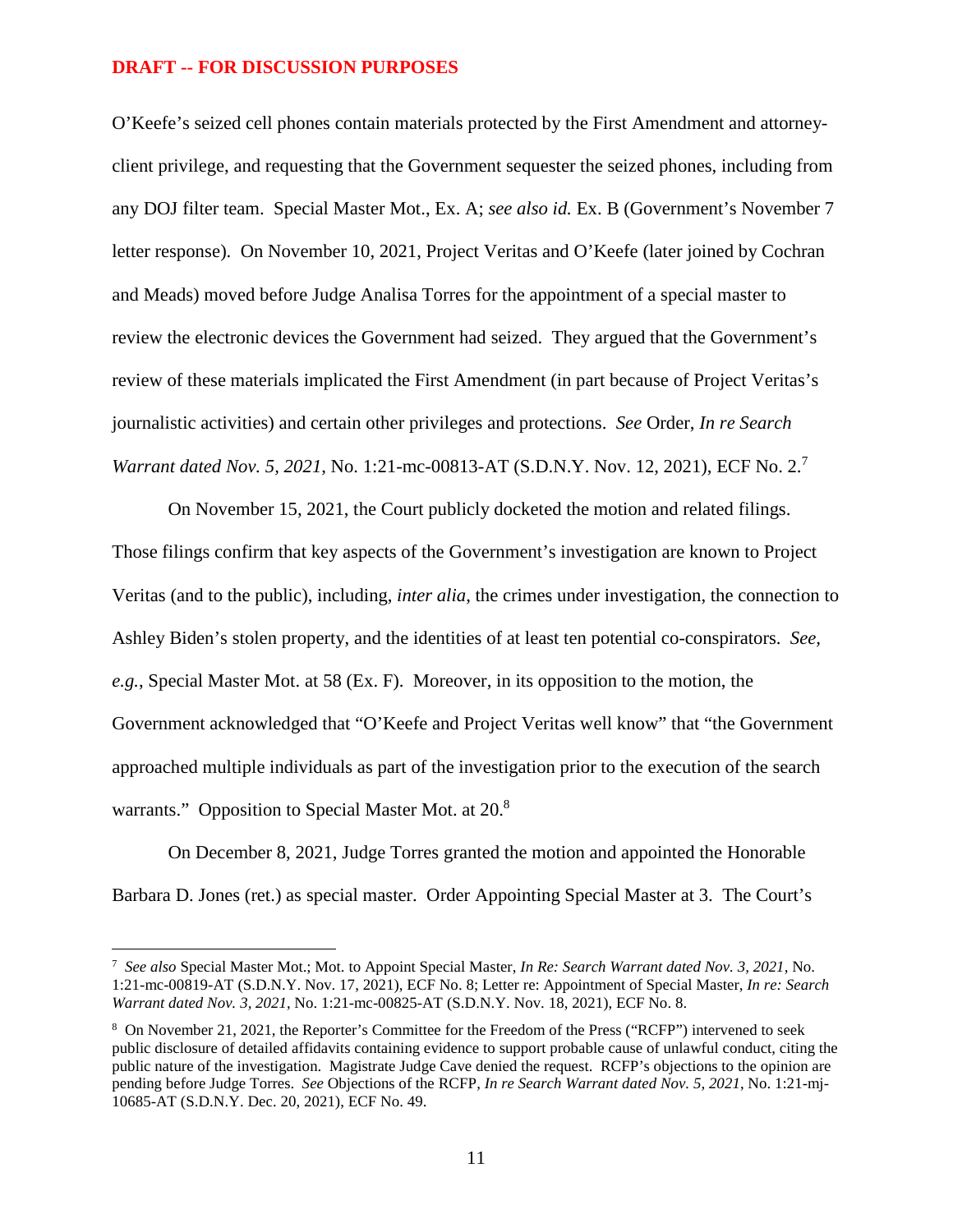ruling cited "the potential First Amendment concerns that may be implicated by the review of the [seized] materials," and explained that "the appointment of a special master will help[] to protect the public's confidence in the administration of justice." *Id.* (quotation omitted).

# **H. The Government Obtains Renewed Secrecy Orders**

Although Project Veritas was aware of the Government's investigation no later than

November 4, 2021—and immediately objected to the Government's search and seizure of its

information—the Government, between November 19, 2021, and January 13, 2022, sought and

obtained renewed NDOs for four of the demands directed to Microsoft:<sup>9</sup>

- **20 Mag. 12614:** On November 19, 2021, the Government obtained a renewed NDO for the subpoena seeking data for *i* [at]projectveritas.com. The Government sought a year-long NDO, but Magistrate Judge Wang granted only a 180-day NDO. *See* Garland Decl. Ex. H.
- **20 Mag. 12623:** On November 29, 2021, the Government obtained a one-year renewal of the NDO for the D Order seeking data on the same account. *See* Garland Decl. Ex. I.
- **21 Mag. 548:** On January 11, 2022, the Government obtained a one-year renewal of the NDO for the warrant seeking data on **j** [at]projectvertias.com, eric[at]projectveritas.com, and spencer[at]projectveritas.com. *See* Garland Decl. Ex. J.
- **21 Mag. 992:** On January 13, 2022, the Government obtained a one-year renewal of the NDO for the warrant seeking data on l [at]projectveritas.com. *See* Garland Decl. Ex. K.

The foregoing renewals were all obtained from Magistrate Judges, not Judge Torres.

Microsoft does not know whether the Government has informed Judge Torres about the

existence of the legal process issued to Microsoft, or about the NDO renewals obtained during

the pendency of the Special Master proceedings.

# **I. Microsoft Seeks Modification of the Secrecy Orders**

Microsoft has asked the Government to vacate the secrecy orders, which would allow

<sup>&</sup>lt;sup>9</sup> The NDOs accompanying the other three demands Microsoft received—bearing case nos. 21 Mag. 2537, 21 Mag. 2711, and 21 Mag. 3884—have not yet expired. *See supra* Part II.B.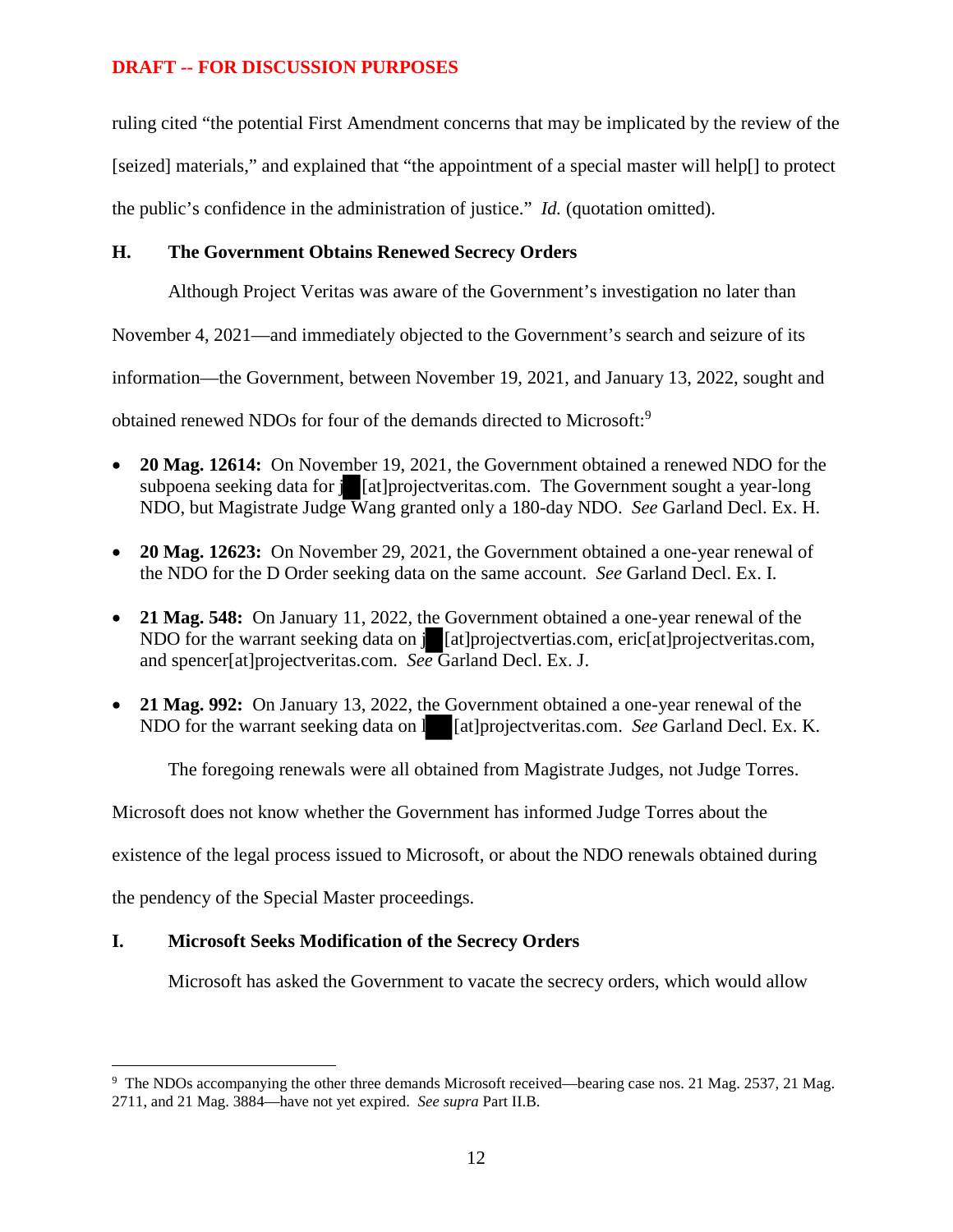Microsoft to notify an appropriate individual at its customer about the demands. Garland Decl*.* ¶ 10-11. Microsoft explained that the Government cannot prove a compelling interest in secrecy in this case, given the public nature of the investigation. Microsoft further explained that notification is particularly appropriate given Judge Torres's recognition that the Government's search of Project Veritas's electronic devices potentially implicates the First Amendment and reporter's privilege. The Government has refused Microsoft's requests. *Id.* 

### **III. ARGUMENT**

As prior restraints and content-based restrictions on speech, the secrecy orders here are "presumptively unconstitutional" and may be sustained "only if the Government proves that [they are] narrowly tailored to serve compelling state interests." *Reed v. Town of Gilbert, Ariz.*, 135 S. Ct. 2218, 2226 (2015). The Government cannot make such a showing given the public disclosure of the investigation, the media coverage of the Government's activities, and the public identification of ten potential co-conspirators, who appear to substantially overlap with the individuals targeted in the demands to Microsoft. The Court should vacate the orders. But even if the secrecy orders were otherwise justifiable, Microsoft has proposed a less restrictive alternative to an outright ban on its speech: notification of an appropriate individual at Project Veritas who already knows about the Government's investigation. Because the Government has not met its heavy burden of establishing that this alternative would fail to protect its interests, the Court should at least modify the secrecy orders to allow this alternative.

#### **A. The Secrecy Orders Are Subject to Strict Scrutiny under the First Amendment.**

### **1. The secrecy orders are prior restraints on speech and content-based speech restrictions, and presumptively unconstitutional.**

As courts have "almost uniformly" concluded, *In re Search Warrant for [Redacted].com*, 248 F. Supp. 3d 970, 980 (C.D. Cal. 2017), "nondisclosure orders pursuant to Section 2705(b)—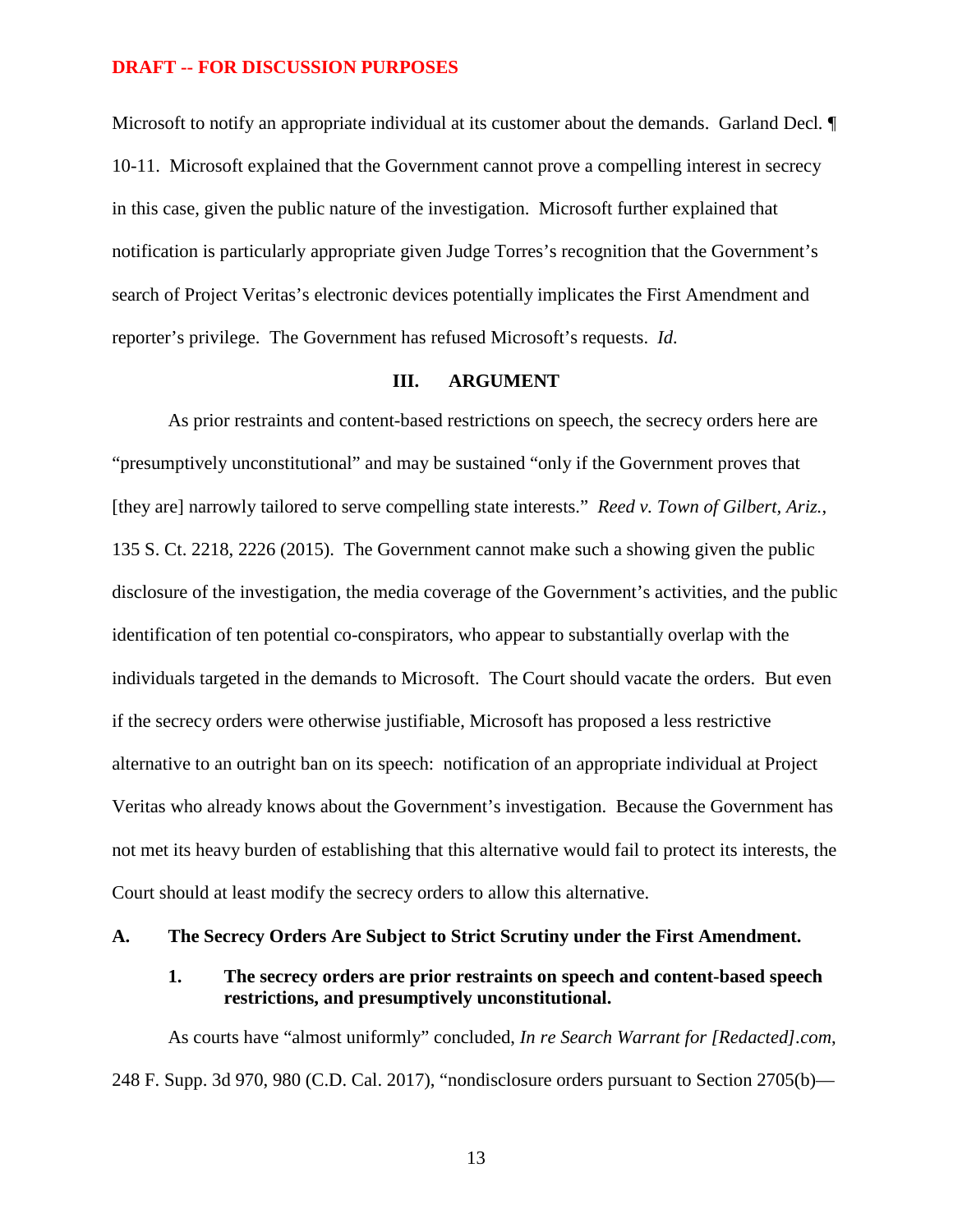like the one here—are content-based prior restraints on speech, and subject to strict scrutiny," *In re Search of Info. Associated with E-mail Accts.*, No. 1:18-MJ-723 (AMD), 2020 WL 5627261, at \*3 (E.D.N.Y. May 22, 2020).

First, the secrecy orders are prior restraints. A prior restraint "forbid[s] certain communications when issued in advance of the time that such communications are to occur." *Alexander v. United States*, 509 U.S. 544, 550 (1993) (emphasis and quotations omitted). Here, the secrecy orders prohibit Microsoft from disclosing the existence of the process and orders to Project Veritas or any other person. This restriction is a presumptively invalid prior restraint, as it "suppresses speech . . . on the basis of the speech's content and in advance of its actual expression." *United States v. Quattrone*, 402 F.3d 304, 309 (2d Cir. 2005); *see also Microsoft*, 233 F. Supp. 3d at 906 (orders under Section 2705(b) are prior restraints). "[S]uch restraints constitute the most serious and the least tolerable infringement on our freedoms of speech and press." *Quattrone*, 402 F.3d at 309 (quotations omitted). Any prior restraint bears "a heavy presumption against its constitutional validity," and the Government "carries a heavy burden of showing justification for the imposition of such a restraint." *Neb. Press Ass'n v. Stuart*, 427 U.S. 539, 558 (1976) (quotations omitted).

Second, the secrecy orders are content-based restrictions on Microsoft's speech. "Government regulation of speech is content based if a law applies to particular speech because of the topic discussed or the idea or message expressed." *Reed*, 576 U.S. at 163. By singling out speech about the legal process served on Microsoft, the orders "target speech based on its communicative content" and restrict speech based on its "function or purpose." *Id.* This content-based restriction is "presumptively unconstitutional." *Id*. "It is rare that a regulation restricting speech because of its content will ever be permissible." *Playboy*, 529 U.S. at 818.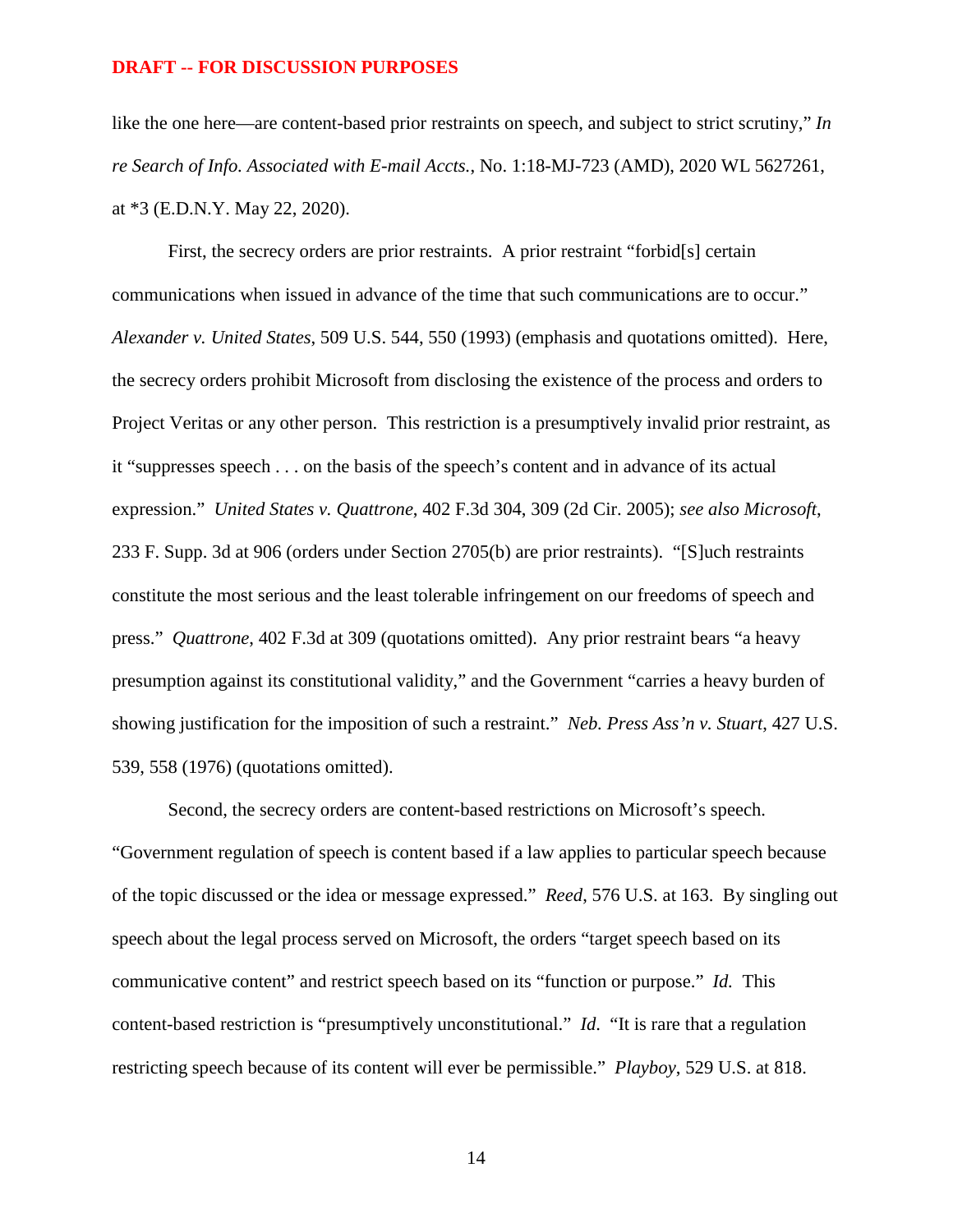# **2. The secrecy orders are subject to strict scrutiny.**

Because the secrecy orders are both a prior restraint and content-based restriction, strict scrutiny applies. The Government bears the burden of proof under strict scrutiny. *Org. for a Better Austin v. Keefe*, 402 U.S. 415, 419 (1971)*.* "If a less restrictive alternative would serve the Government's purpose, the [Government] *must* use that alternative." *Playboy*, 529 U.S. at 813 (emphasis added). The Government must prove it has narrowly tailored the restraint to promote a compelling government interest while treading as lightly as possible on the right to speak. *Id.* at 814. The Government "must present substantial supporting evidence," *Eclipse Enters. v. Gulotta*, 134 F.3d 63, 67 (2d Cir. 1997), "demonstrat [ing] that the recited harms are real, not merely conjectural, and that the [restraint] will in fact alleviate these harms in a direct and material way," *Turner Broad. Sys., Inc. v. FCC*, 512 U.S. 622, 664 (1994).

The perceived value of the speech restrained has no relevance to the strict scrutiny analysis. *See United States v. Stevens*, 559 U.S. 460, 470 (2010). Here, there is no question about the First Amendment value of Microsoft's interest in notifying its customer about the Government's demand for the customer's private information. Secrecy orders such as this one chill the free discussion of public affairs—i.e., the exercise of the Government's (surreptitious) investigative powers. Because a core purpose of the First Amendment is to "protect the free discussion of governmental affairs," *Mills v. Alabama*, 384 U.S. 214, 218 (1966), speech about this government activity "is entitled to special protection" and rests on "the highest rung of the h[ie]rarchy of First Amendment values," *Connick v. Myers*, 461 U.S. 138, 145 (1983) (citations and quotations omitted); *see also In re Application and Affidavit for a Search Warrant*, 923 F.2d 324, 331 (4th Cir. 1991) (recognizing society's interest "in law enforcement systems and how well they work," including the conduct of criminal investigations). More fundamentally, Project Veritas has the right to know—just as it would in the pre-cloud era—that the Government has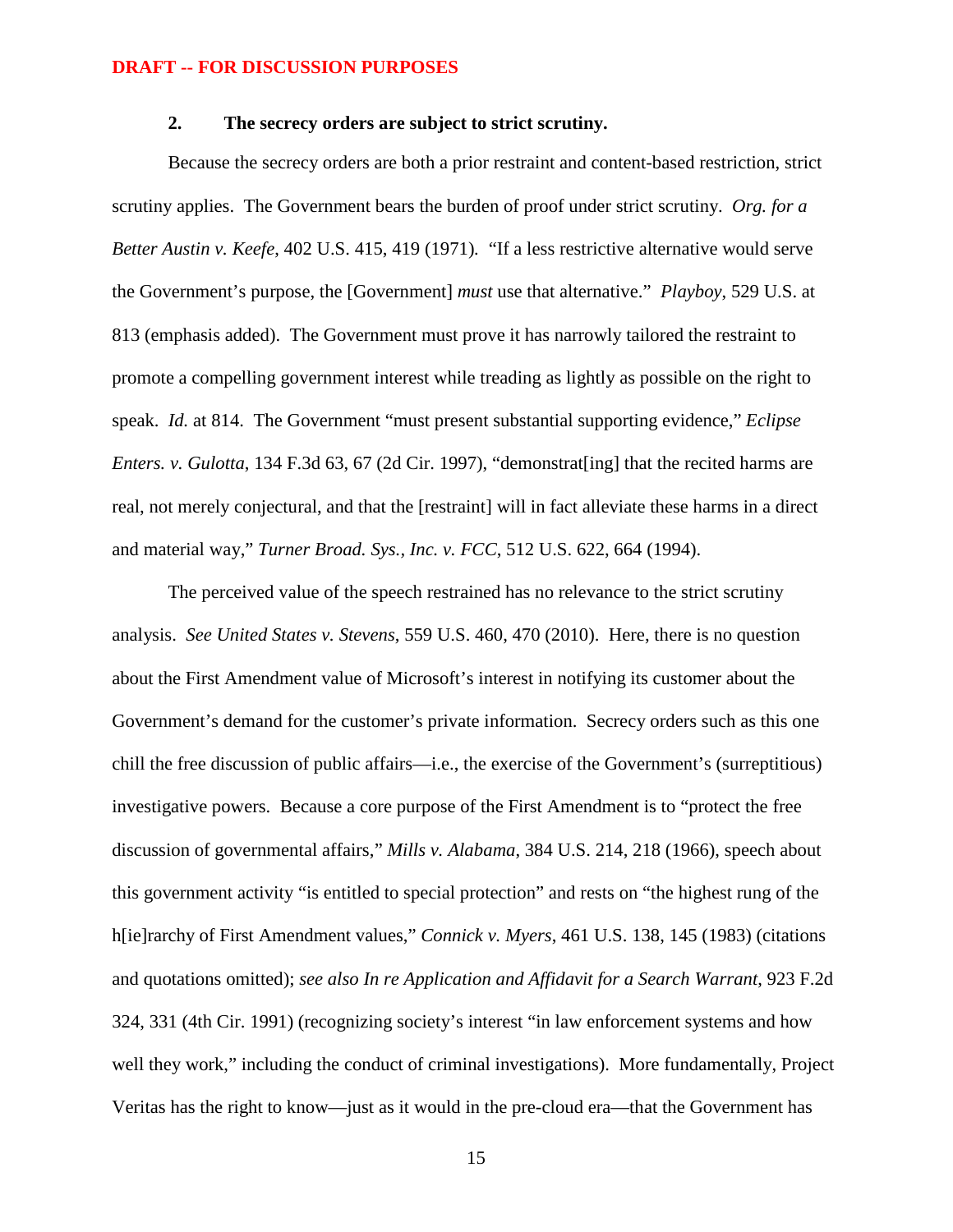seized its data so that it can communicate directly with the Government and the Court about the demands and ensure that the Government investigation takes its rights and interests into account.

# **3. This case presents unique circumstances that heighten the Government's First Amendment burden.**

The Government bears an even greater burden here because the Court has recognized "the potential First Amendment concerns that may be implicated by the review of the [seized] materials." Order Appointing Special Master at 3. The Government has demanded information belonging to an entity that describes itself as a "non-profit journalism enterprise," Special Master Motion at 6-14; Project Veritas Homepage, https://www.projectveritas.com/about/, which is "primarily engaged in undercover journalism." *Project Veritas Action Fund v. Conley*, 270 F. Supp. 3d 337, 339 (D. Mass. 2017).

Project Veritas has argued that the electronic materials the Government seized in its physical searches "contain vast amounts of information protected by the First Amendment, including materials related to on-going news investigations, whistleblower information, and donor information that implicates freedom of speech and association guarantees." Special Master Mot. at 1. Project Veritas has further asserted that these materials "contain a vast amount of attorney-client privileged material" relating to the Government's investigation and "many unrelated matters." *Id.* The information on Microsoft's servers is likely substantially similar—if not identical—to information on the devices the Government seized, and likely implicates the same First Amendment, journalistic, and attorney-client privilege concerns. And to the extent the information seized from Microsoft *does* overlap with the information now before the Special Master, allowing the Government to retain that information free from scrutiny will undermine the efficacy of the Court's Order providing for the Special Master's review.

Accordingly, unlike a case involving the mere *possibility* that a customer would assert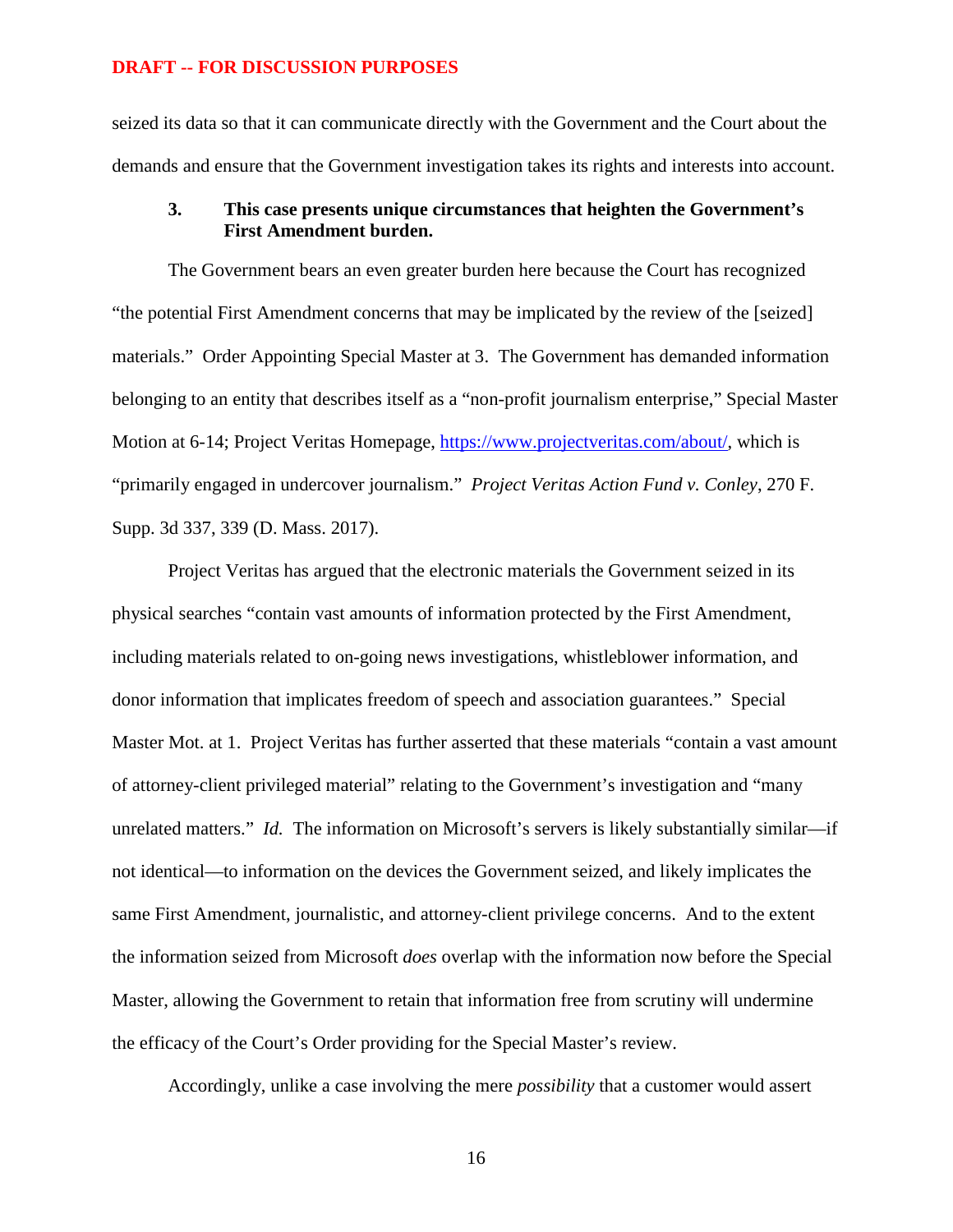privilege and protections over its data, here, Project Veritas has clearly asserted that these protections apply. And the Government has acknowledged that Project Veritas might qualify for protection under the DOJ's news media procedures. *See* Special Master Mot., Ex. B (Government's assertion of compliance "with all applicable regulations and policies regarding potential members of the news media in the course of this investigation"). Without notice of the Government's legal demands to Microsoft, however, Project Veritas cannot assert privileges as to the materials Microsoft provided in response to those demands, and the Special Master cannot review them. Nor can Microsoft: as a steward of its customer's data, Microsoft does not review the content, and even if it did, it could not assess (or assert) its customer's potential privileges.

Again, Judge Torres has already *recognized* that the Government's search and seizure of Project Veritas's data may implicate "potential First Amendment concerns." Order Appointing Special Master at 2. These same concerns apply equally to the information the Government demanded from Microsoft.

### **B. The Secrecy Orders Fail to Serve a Compelling Interest.**

Strict scrutiny requires the Government to demonstrate a compelling interest that the restriction "will in fact alleviate . . . in a direct and material way." *Turner Broad.*, 512 U.S. at 664. Because the Government cannot meet that test, the Court should vacate the secrecy orders.

The Government's justification for suppressing Microsoft's speech turns on the supposed fear that, if Project Veritas and its associates knew about the investigation, evidence might disappear, witnesses might flee, or the investigation might otherwise be jeopardized. But that fear makes no sense here. Months ago, the Government served Project Veritas with a grand jury subpoena and executed physical search warrants on the homes of Project Veritas's founder and two former employees, seizing cell phones, laptops, thumb drives, and other electronic storage devices. Special Master Mot. at 2-4 & Exs. E-F; *In re Search Warrant dated Nov. 3, 2021*, No.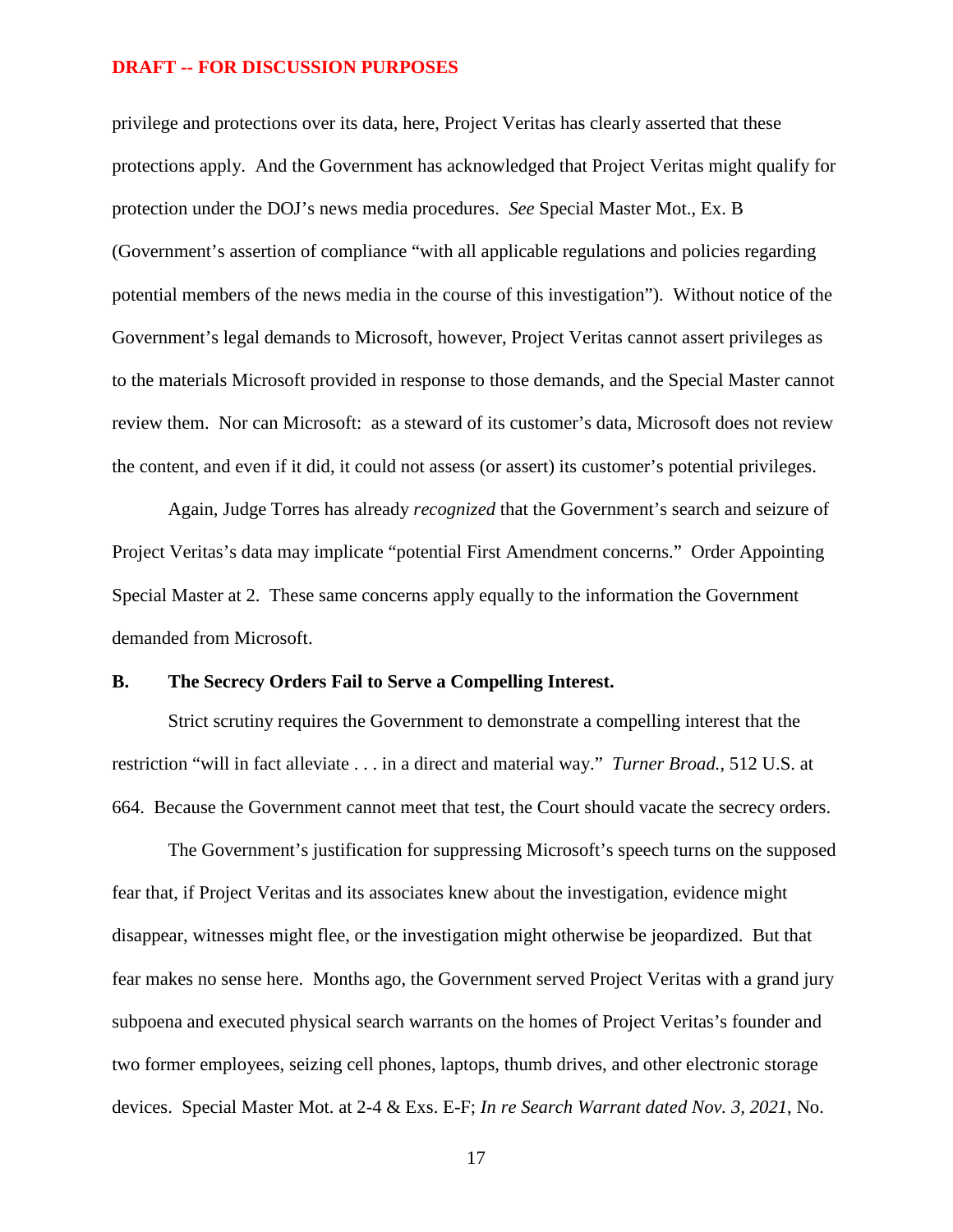1:21-mc-00819-AT, Dkt. 8 at 2 (S.D.N.Y. Nov. 17, 2021); *In re Search Warrant dated Nov. 3, 2021*, No. 1:21-mc-00819-AT, Dkt. 8 at 4-5 (S.D.N.Y. Nov. 18, 2021). The search warrants now filed on the public docket—authorized the Government to review substantial amounts of ESI on the devices. *See, e.g.*, Special Master Mot. at 35-37 (Ex. F). And the publicly available warrants identify ten individuals as "potential co-conspirators." *In re Search Warrant dated Nov. 5, 2021*, No. 1:21-mc-00813-AT (S.D.N.Y. Nov. 15, 2021), ECF No. 10-6 at 5. Through this process, it appears the Government has *publicly identified* at least seven (and possibly all) of the nine individuals targeted in the demands issued to Microsoft.<sup>10</sup> And anyone who did *not* learn of the investigation from the Government's pre-dawn searches (and the accompanying warrants) would have read about it in the news, which reported on both the grand jury subpoena and the searches, and identified individuals the Government named as potential co-conspirators. *See supra* Part II.F.

The investigation's public nature defeats any claim that disclosure of these various demands to Microsoft's client would actually risk the Government's purported harms—and thus defeats the claim of a compelling government interest. "[O]ne cannot 'disclose' what is already in the public domain." *Bartnicki v. Vopper*, 532 U.S. 514, 546 (2001); *see also Wash. Post v. Robinson*, 935 F.2d 282, 291-92 (D.C. Cir. 1991) (similar). The Government's searches of three

<sup>&</sup>lt;sup>10</sup> The Government executed physical search warrants on the homes of James O'Keefe, Eric Cochran, and Spencer Meads—presumably the accountholders of j [at]projectveritas.com, e [at]projectveritas.com, and s [at]projectveritas.com, respectively. Three of the "potential co-conspirators" identified in the warrants, i.e., Jennifer Kiyak, Elaine Ber, and Leon Sculti, are likely the accountholders of j [at]projectveritas.com, e [at]projectveritas.com, and l [at]projectveritas.com. *See In re Search Warrant dated Nov. 5, 2021*, No. 1:21-mc-00813-AT (S.D.N.Y. Nov. 15, 2021), Dkt. 10-6 at 5. And it has been widely reported that another named "potential co-conspirator[]"—Jackson Voynick—uses the moniker "S ," which corresponds to another targeted account, s [at]projectveritas.com. *See* Will Sommer, *Proud Boy Named in Feds' James O'Keefe Search Warrant*, The Daily Beast (Dec. 28, 2021), https://www.thedailybeast.com/proud-boy-named-in-departmentof-justices-james-okeefe-search-warrant. The remaining two targeted accounts—n [at]projectveritas.com and [at]projectveritas.com—plausibly correspond to the other two potential co-conspirators identified in the physical search warrants.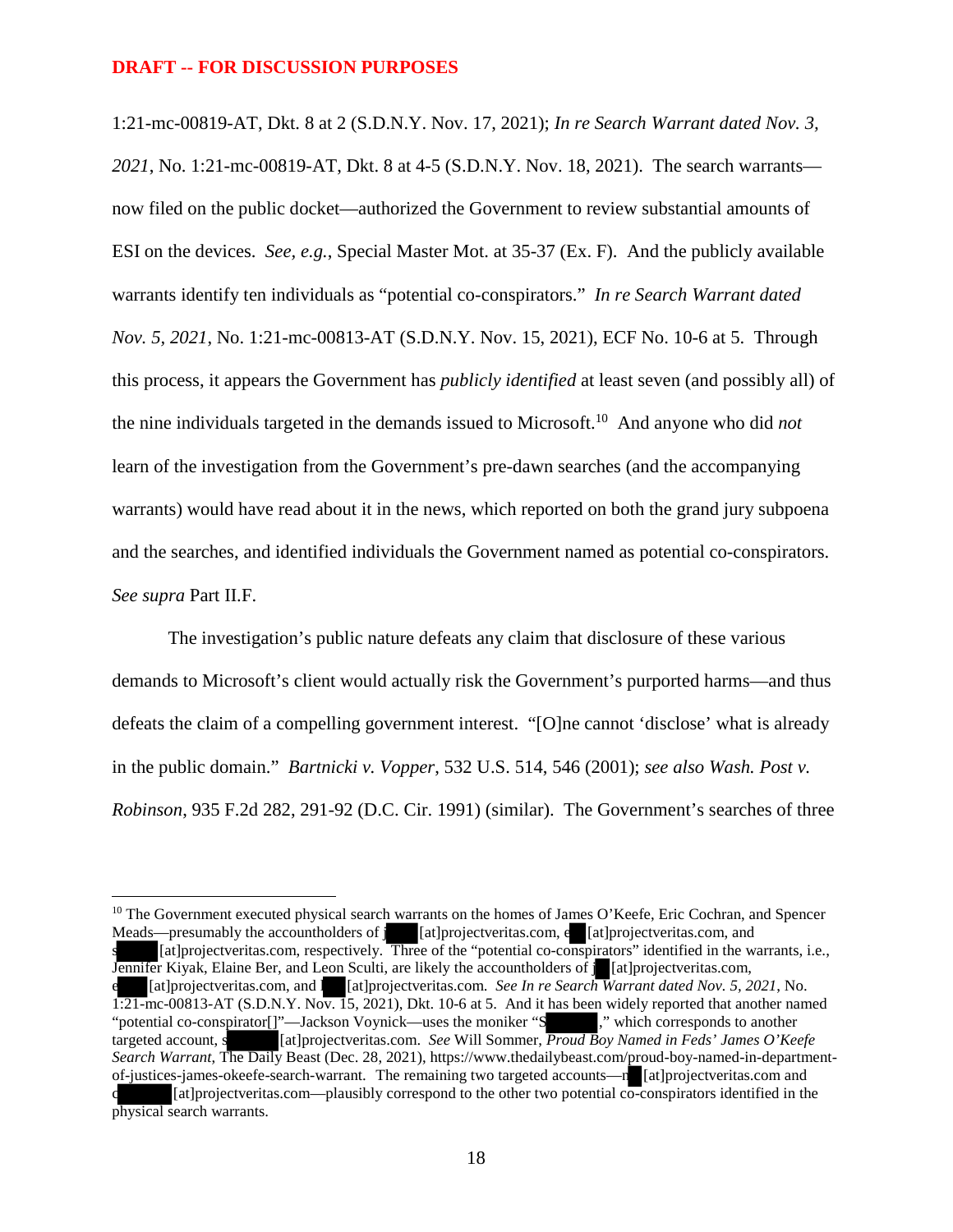targets' homes pursuant to a publicly disclosed warrant identifying ten potential co-conspirators have, by this time, been highly publicized in the press and actively litigated in the public domain. If anyone connected with the events at issue were likely to flee, tamper with evidence, threaten a witness, or otherwise jeopardize the Government's investigation, they already have had ample time (and incentive) to do so. Indeed, by now common sense would have led Project Veritas and its associates to suspect, if not assume, the Government has sought its email and other records by going not only to the homes of Project Veritas's founder and former employees, but also to the organization's cloud service provider.

In these circumstances, the secrecy orders serve no legitimate government purpose, much less a compelling one. Indeed, the Government has previously agreed to withdraw a nondisclosure order associated with a public investigation, for the same reasons. *See In re Application of the United States of America for an Order Pursuant to 18 U.S.C. § 2703(d)*, No. 19 Misc. 682 (D. Md.). Here, the orders do nothing more than nullify Project Veritas's right to interpose objections with respect to the information already seized, and abrogate Microsoft's ability to engage in protected speech.

Vacating the secrecy orders implicates none of the concerns Magistrate Judge Cave identified in declining to unseal materials related to the search warrant for Mr. O'Keefe's devices—a decision now on appeal to Judge Torres. *See In re Search Warrant dated Nov. 5, 2021*, 2021 WL 5830728, at \*5-8 (S.D.N.Y. Dec. 7, 2021). Judge Cave found that unsealing those materials would jeopardize the investigation's integrity because they contained information about the full range of potential criminal violations being investigated, evidence the Government obtained before the searches, and individuals who had already provided information to the Government. *Id.* at \*6. Judge Cave also found that the privacy interests of third parties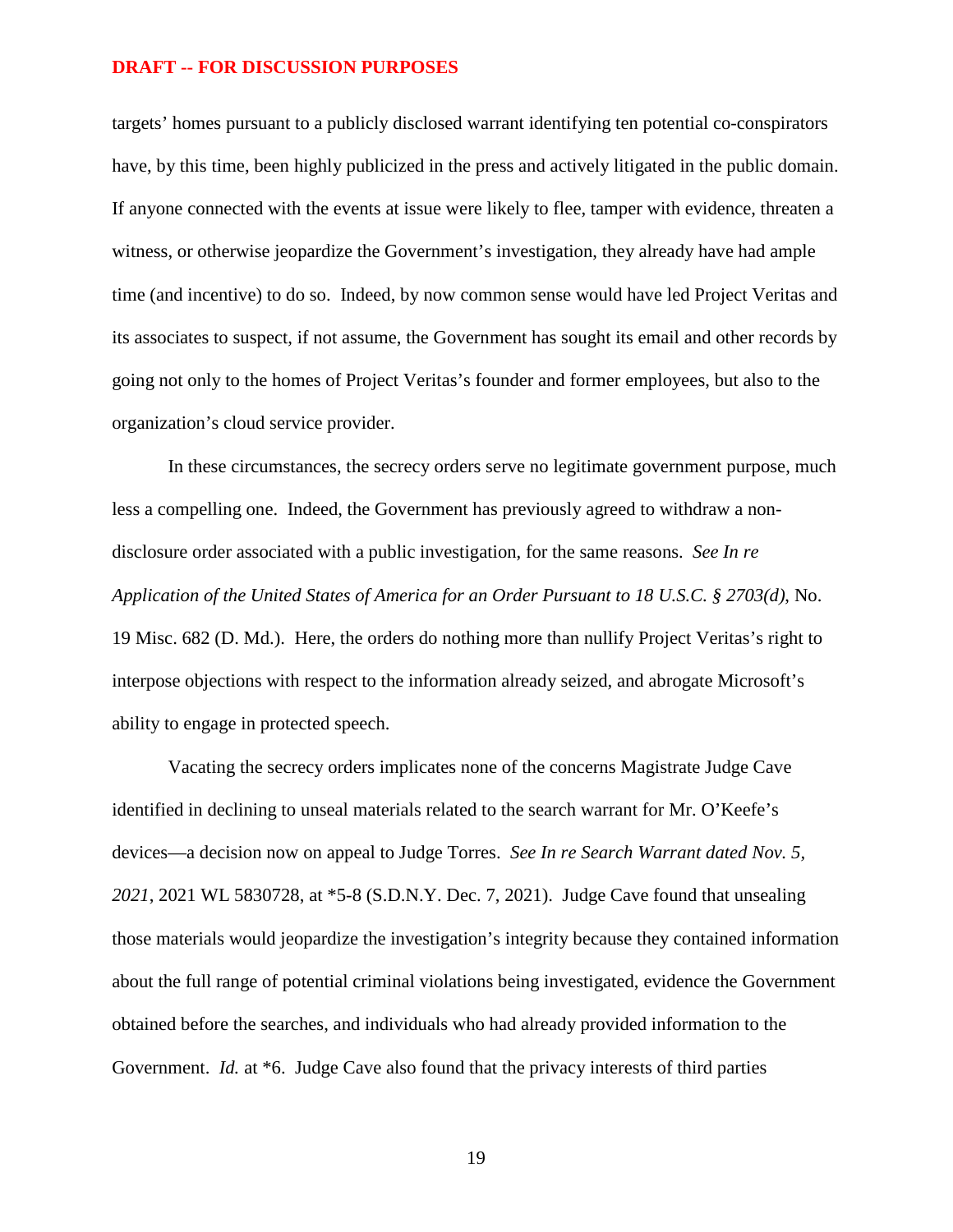identified in the materials—including confidential informants, cooperating witnesses, and the President's daughter—weighed heavily against disclosure. *Id.* at \*7-8. But here, Microsoft does not seek to disclose the information that raised concerns for Judge Cave; indeed, Microsoft lacks access to that information. Microsoft asks only for relief from the restraints that prevent it from telling its customer that the Government has demanded information that Project Veritas stored with Microsoft. Disclosure would do nothing more than confirm to Project Veritas (and its counsel) what everyone likely assumes, i.e., that the Government has demanded information Project Veritas stored on Microsoft's servers, just as it has seized information Project Veritas employees kept in their homes. Knowing this, Project Veritas would have the opportunity to protect its interests in this Court, just as it is doing in connection with the November warrants.

### **C. The Government Cannot Show that the Secrecy Orders Are Narrowly Tailored.**

Even if the Government could demonstrate a compelling interest justifying some restraint on Microsoft's speech, it has failed to show the ineffectiveness of alternatives less restrictive than the existing bans.

### **1. Microsoft has proposed a plausible less restrictive alternative.**

Microsoft has proposed a less restrictive alternative to the secrecy orders' complete speech restriction: notifying an appropriate individual at Project Veritas of the Government's demands to Microsoft, but otherwise maintaining the demands' confidentiality. This limited notification would relax the ban on Microsoft's speech and enable Project Veritas to protect its interests through counsel. Microsoft will work with the Government to identify a "trustworthy candidate" for notice. DOJ Recommended Practices at 2.

There is no reason to assume that the person notified would resort to unlawful means. To the contrary, Project Veritas has asserted its rights before Judge Torres on issues related to the warrants for the November 2021 raids through lawful means. In those proceedings, Project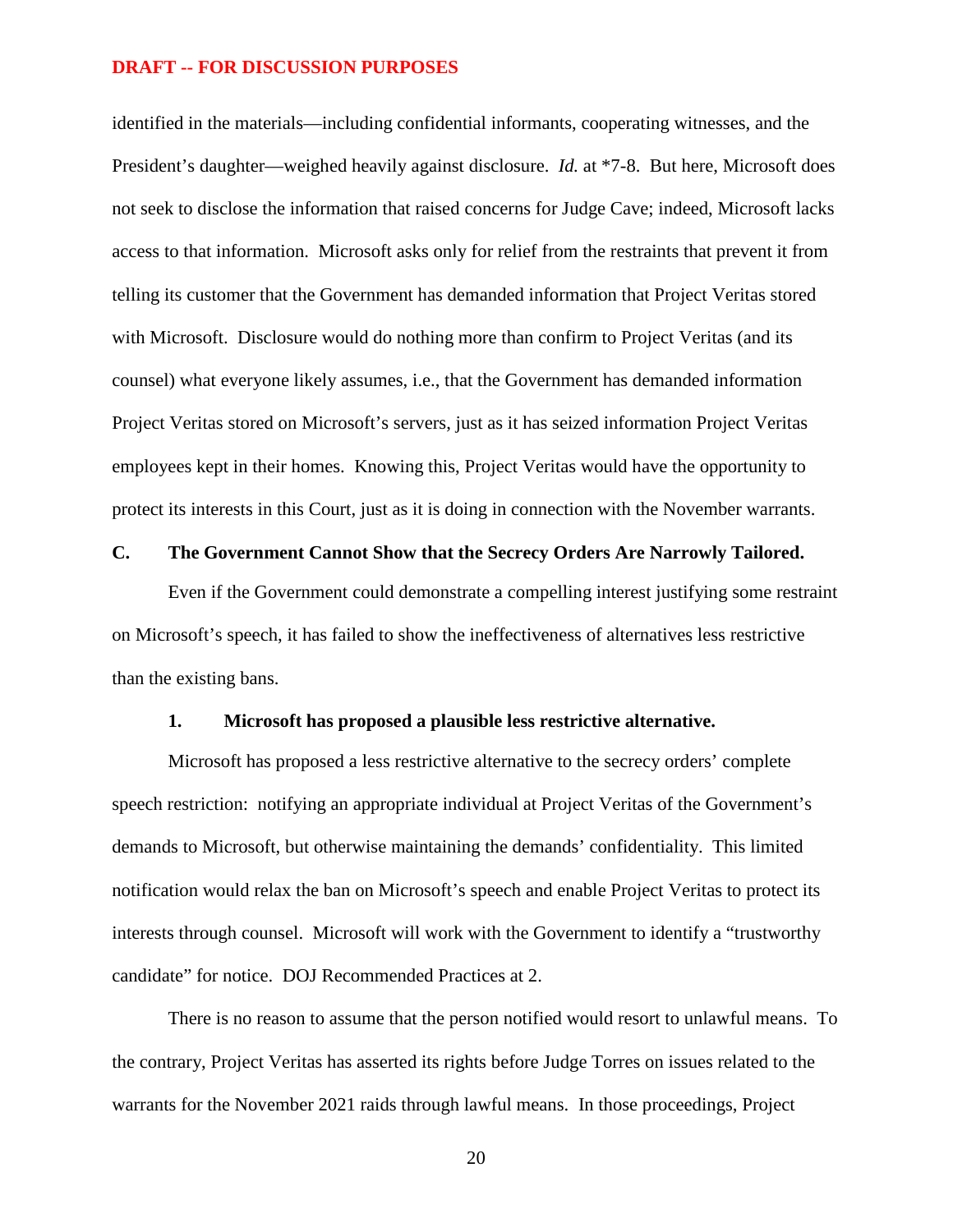Veritas's counsel have successfully advanced arguments to protect Project Veritas's interests.<sup>11</sup> *See generally In re Search Warrant dated Nov. 5, 2021*, No. 1:21-mc-00813-AT (S.D.N.Y.). On these facts, the Government cannot plausibly identify any reason to believe notice of the demands to a responsible individual at Project Veritas would lead to extra-judicial action jeopardizing the investigation—especially given the widespread publicity already surrounding the Government's inquiry and the ongoing proceedings before Judge Torres.

### **2. The Government cannot prove that Microsoft's less restrictive alternative will be ineffective.**

Once Microsoft proposed a plausible less restrictive alternative to the secrecy orders' ban on speech, the burden shifted to the Government to "prove that the alternative will be ineffective to achieve its goals." *Playboy*, 529 U.S. at 816; *see also Boos v. Barry*, 485 U.S. 312, 329 (1988) (if "less restrictive alternative is readily available," restraint "is not narrowly tailored"). No information available to Microsoft suggests the Government can meet its burden.

As discussed, the Government has provided no reason to believe that allowing Microsoft to notify its customer of these demands would lead Project Veritas to improperly interfere with the investigation—particularly given that Project Veritas is engaging with the Court concerning the materials seized in the November searches. And the Government cannot justify banning Microsoft's speech based on speculation that a notified individual *might* do so. "Mere conjecture" about the harms of disclosure is inadequate "to carry a First Amendment burden."

<sup>&</sup>lt;sup>11</sup> Project Veritas has hired experienced counsel. Lead counsel Paul Calli has been a member of the Florida Bar for nearly three decades and has served as Chair of the Florida Bar Grievance Committee for Miami-Dade County. *See*  https://www.floridabar.org/directories/find-mbr/profile/?num=994121; https://calli-law.com/paul-a-calli-appointedchair-of-florida-bar-grievance-committee/. Benjamin Barr has been a member of the Illinois Bar for over two decades, http://iardc.org/Lawyer/PrintableDetails/85c18c15-aa64-eb11-b810-000d3a9f4eeb, and Stephen Klein is a member of the District of Columbia, Michigan, and Illinois Bars. *See* https://barrklein.com/attorney-profiles/. Both Barr and Klein are members of the U.S. Supreme Court Bar and have been admitted to practice in numerous U.S. Courts of Appeal. *Id.* Microsoft can find no indication that Project Veritas's counsel have been subjected to bar discipline or judicial sanctions, and all are currently before the Court and subject to its authority.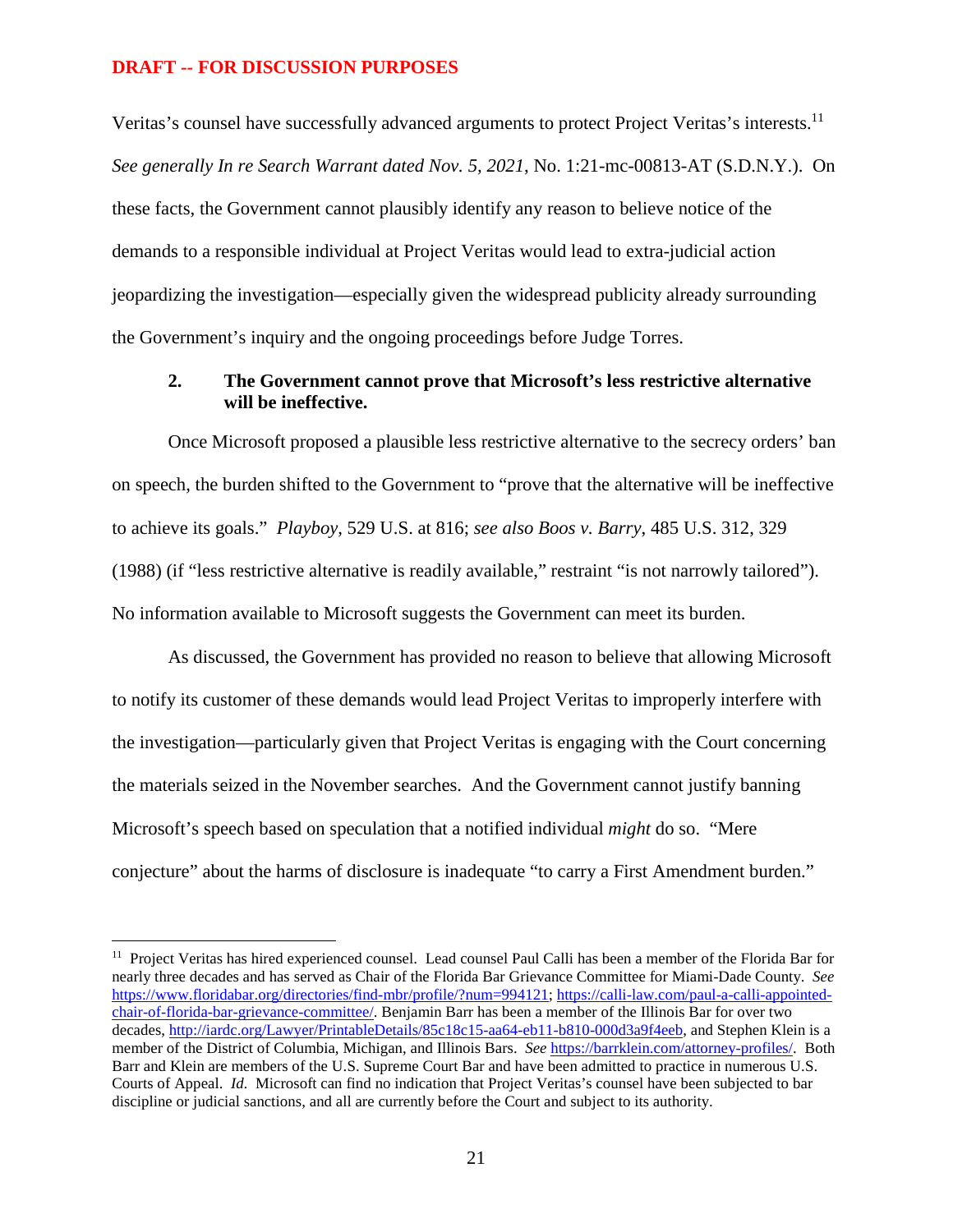*Nixon v. Shrink Missouri Gov. PAC*, 528 U.S. 377, 379 (2000). The Government "must specifically identify an 'actual problem' in need of solving," *Brown v. Entm't Merchants Ass'n*, 564 U.S. 786, 799 (2011) (quoting *Playboy*, 529 U.S. at 822), and offer "proof" that the proposed less restrictive alternative is unworkable, *Playboy*, 529 U.S. at 822 ("anecdote and supposition" are not enough).

Even if the notification Microsoft proposes would be incrementally riskier than a complete ban on Microsoft's speech, that "marginal degree of protection" does not justify rejecting Microsoft's proposal. *Bolger v. Youngs Drug Prods. Corp.*, 463 U.S. 60, 73 (1983) (striking down law prohibiting unsolicited mail about contraceptives as "a restriction of this scope is more extensive than the Constitution permits"). Where "a less restrictive means is available for the Government to achieve its goals, the Government *must* use it." *Playboy*, 529 U.S. at 815 (emphasis added). The law does not require a less restrictive alternative to be a "perfect solution," *Ashcroft v. ACLU*, 542 U.S. 656, 668 (2004); if it did, speech bans would always be constitutional (because a complete suppression of speech always provides the Government greater protection than any alternative). The Government therefore cannot reject a less restrictive alternative here simply because it does not offer a complete assurance of secrecy.

Nor can the Government reject Microsoft's proposed alternative on the ground that blanket secrecy orders are more efficient. It is bedrock law that "the First Amendment does not permit the State to sacrifice speech for efficiency." *Riley v. Natl. Fedn. of the Blind of N. Carolina, Inc.*, 487 U.S. 781, 795 (1988); *see also Natl. Inst. of Fam. and Life Advocates v. Becerra*, 138 S. Ct. 2361, 2376 (2018). Further, requiring the Government to work with Microsoft to identify an appropriate individual to notify is consistent with DOJ's own guidance, as well as the Government's investigative approach in the pre-cloud era. *See* DOJ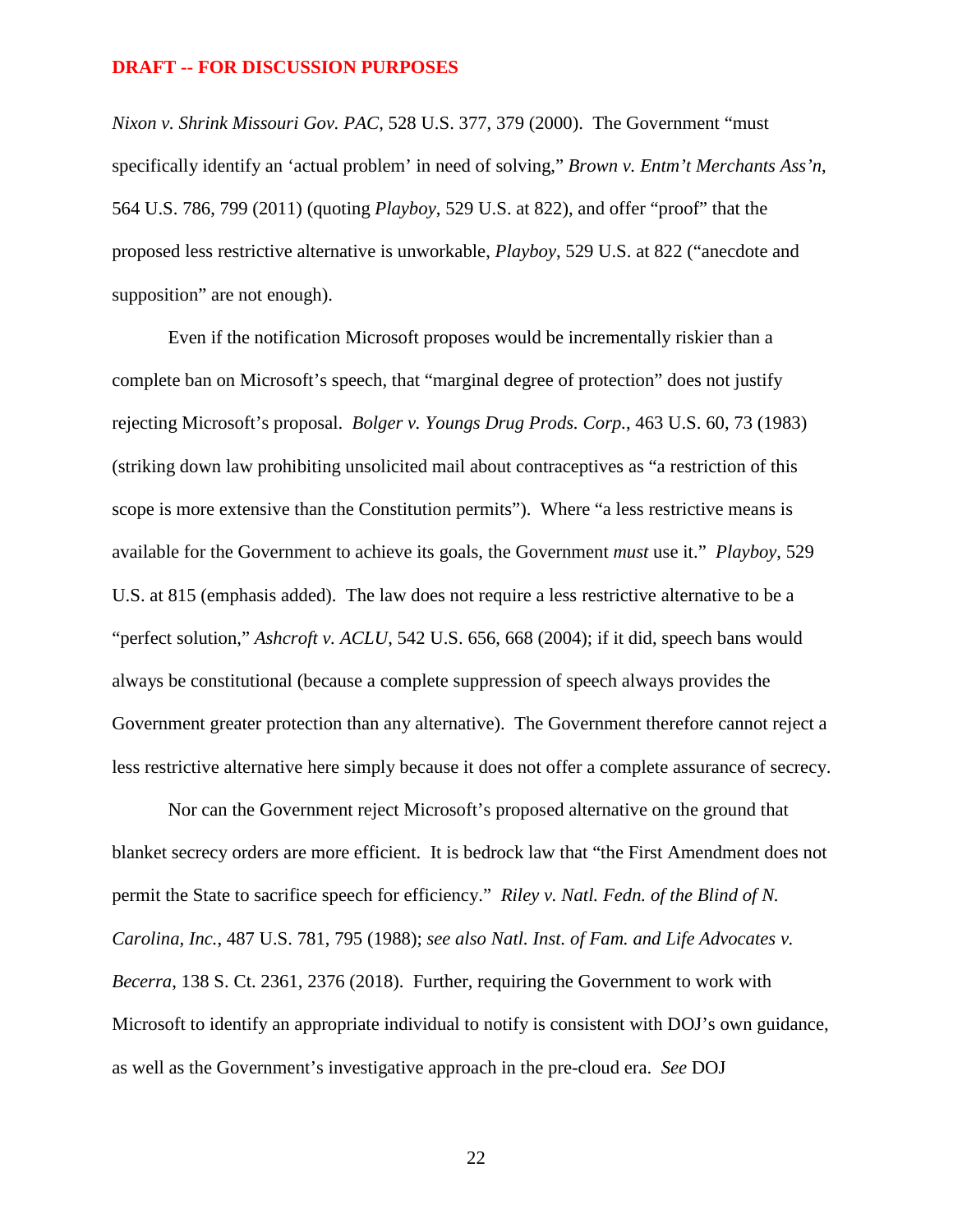Recommended Practices at 2 ("If an investigation requires only a subset of data … approaching the enterprise will often be the best way to get the information or data sought."). Before cloud computing, the Government needed to (and did) routinely obtain enterprise documents directly from target companies—including in investigations where the company itself might be liable. *See id.* at 1. It would run counter to the First Amendment if the Government were now permitted to capitalize on administrative *efficiencies* made possible by new technologies to obtain information directly from cloud providers, while simultaneously invoking the administrative *burdens* of finding an appropriate individual to notify to justify a ban on the providers' speech.

# **3. The Government cannot carry its burden by relying on** *ex parte* **evidence to which Microsoft does not have access.**

The Government may attempt to justify its suppression of Microsoft's speech by relying on its *ex parte* application for the secrecy orders. The Court cannot rely on this evidence which Microsoft has never seen—in assessing the First Amendment issues. "It is ... the firmly held main rule that a court may not dispose of the merits of a case on the basis of *ex parte*, in camera submissions." *Abourezk v. Reagan*, 785 F.2d 1043, 1060–61 (D.C. Cir. 1986), *aff'd*, 484 U.S. 1 (1987). "[D]ue process demands that the individual and the government each be afforded the opportunity not only to advance their respective positions but to correct or contradict arguments or evidence offered by the other." *Abuhamra*, 389 F.3d at 322.

This rule against *ex parte* evidence means the government ordinarily "must either apprise the defendant of the substance of its sealed submission or forego the court's consideration of the evidence." *Id.* at 331; *see also Abourezk*, 785 F.2d at 1061 (either "the other side must be given access to the [classified] information," or "the court may not rely upon [it]"). And even in the "rare circumstances" where reliance on *ex parte* information is appropriate, the government must provide a "substitute disclosure" explaining the "gist or substance of the government's [entire]